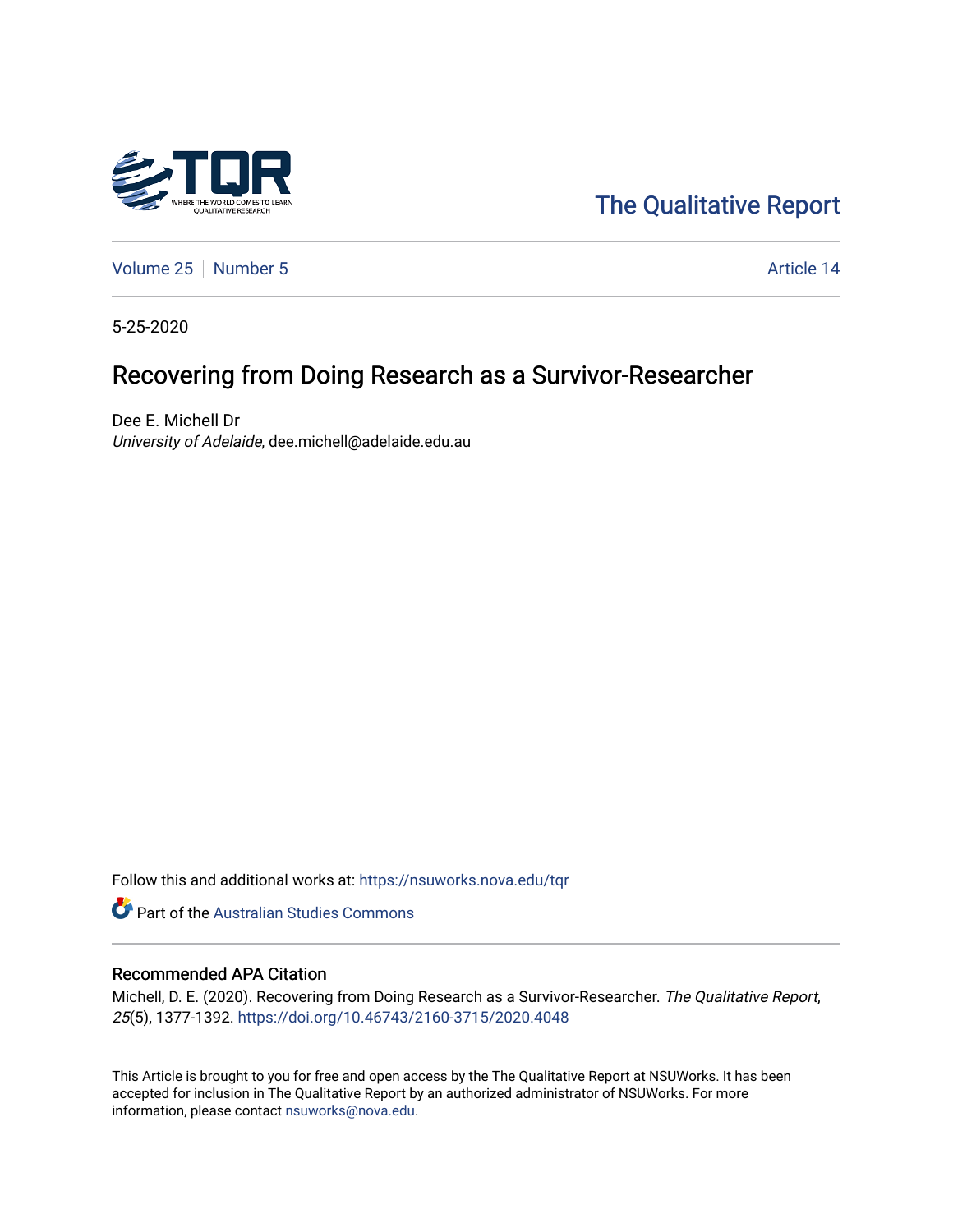

## Recovering from Doing Research as a Survivor-Researcher

## **Abstract**

In this paper I explore the research process I undertook to recover from research. For three years from 2013 I was involved in a research project exploring the history of foster care in Australia. At the end I was exhausted and suffering trauma symptoms I initially attributed to the difficulties of juggling a major research project while teaching and undertaking key administrative tasks. Reluctance to write up the research findings, however, made me reconsider this attribution and at the end of 2016 I set out to make sense of what had happened to make me feel so bad while undertaking a research project I was thrilled to be involved with. Recovery came through identifying as a survivor-researcher, exploring the literature on trauma and recovery from trauma, and thinking through a "wish list" of protocols and self-care activities I should have put in place earlier. I conclude the paper with recommendations for ways by which survivorresearchers can look after themselves, and ways for others to support survivor-researchers.

## Keywords

Qualitative Inquiry, Survivor-Researcher, Vicarious Trauma, Survivor Guilt, Retraumatization, Vicarious Resilience, Post-Traumatic Growth

## Creative Commons License



This work is licensed under a [Creative Commons Attribution-Noncommercial-Share Alike 4.0 International](https://creativecommons.org/licenses/by-nc-sa/4.0/)  [License](https://creativecommons.org/licenses/by-nc-sa/4.0/).

## Acknowledgements

Many thanks to my family who provide ongoing and considerable care and support. The History of Foster Care Project was made possible by an Australian Research Council Discovery Project Grant.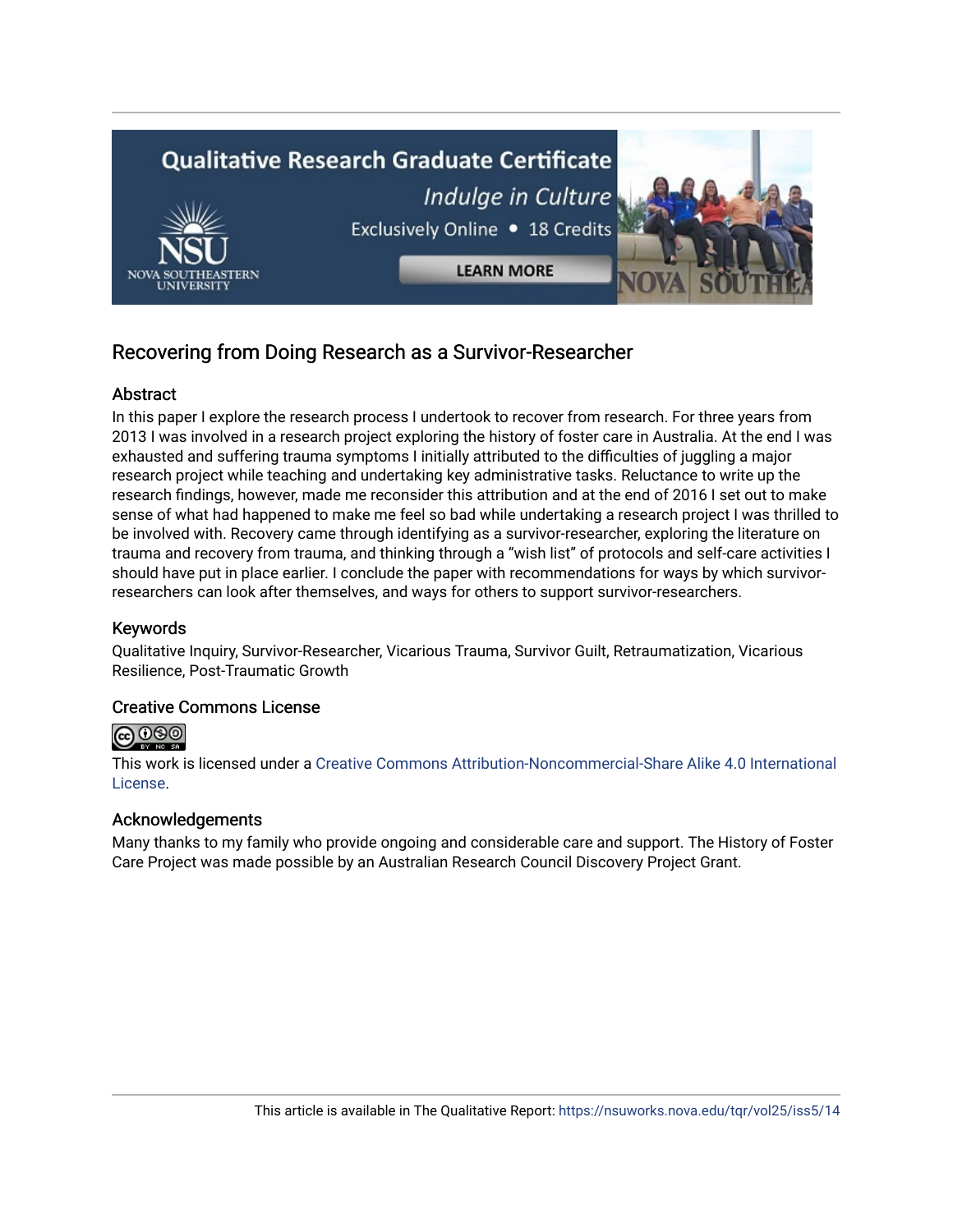

## **Recovering from Doing Research as a Survivor-Researcher**

Dee Michell University of Adelaide, South Australia, Australia

*In this paper I explore the research process I undertook to recover from research. For three years from 2013 I was involved in a research project exploring the history of foster care in Australia. At the end I was exhausted and suffering trauma symptoms I initially attributed to the difficulties of juggling a major research project while teaching and undertaking key administrative tasks. Reluctance to write up the research findings, however, made me reconsider this attribution and at the end of 2016 I set out to make sense of what had happened to make me feel so bad while undertaking a research project I was thrilled to be involved with. Recovery came through identifying as a survivor-researcher, exploring the literature on trauma and recovery from trauma, and thinking through a "wish list" of protocols and self-care activities I should have put in place earlier. I conclude the paper with recommendations for ways by which survivor-researchers can look after themselves, and ways for others to support survivor-researchers. Key Words: Qualitative Inquiry, Survivor-Researcher, Vicarious Trauma, Survivor Guilt, Retraumatization, Vicarious Resilience, Post-Traumatic Growth*

#### **Introduction**

A confluence of events in 2016 made me reflect on the impact of doing research as survivor-researcher. From 2013 I was involved in the *Long History of Foster Care*, a threeyear project exploring the history of foster care in Australia. Naively, but not unusually (Dunn, 1991), I had not considered how undertaking research into foster care when I had lived experience of that care might affect me psychologically and emotionally. An understanding about the broad range of people suffering the effects of some unrecognized traumatic experience (Fisher, 2014) is relatively new, recent enough for me to have lived half of my adult life with little understanding of how the early childhood trauma of being removed from my birth family had affected me. Instead, as so many trauma victims do (Fisher, 2014), I had long blamed myself—a legacy of victim blaming (Gilfus, 1999)—for an inability to sleep, high anxiety levels, a propensity to panic, a desire for the control I could not have over my circumstances as a child, and for not always being able to articulate sudden and intense overwhelming reactions.

The *Long History of Foster Care* project therefore forced me to understand myself; I have become a participant in the project (Ellingson, 1998). Only at the end of data collection did I realise there is literature where researchers discuss fieldwork that can be psychologically and emotionally wrenching for investigators regardless of how experienced they are in conducting research (Cowles, 1988, p. 173; also see Dunn, 1991; Liamputtong, 2007; Stoler, 2002). More usually the emotional impact of doing research is ignored—despite some attempts to draw attention to the risks (see for example Dickson-Swift, James, Kippen, & Liamputtong, 2008)—but connecting with researchers who have revealed feelings of distress, guilt, anger and emotional exhaustion, how they felt isolated and lacking in support from supervisors, made me feel less alone. As useful as this research was, however, I wanted to find out whether the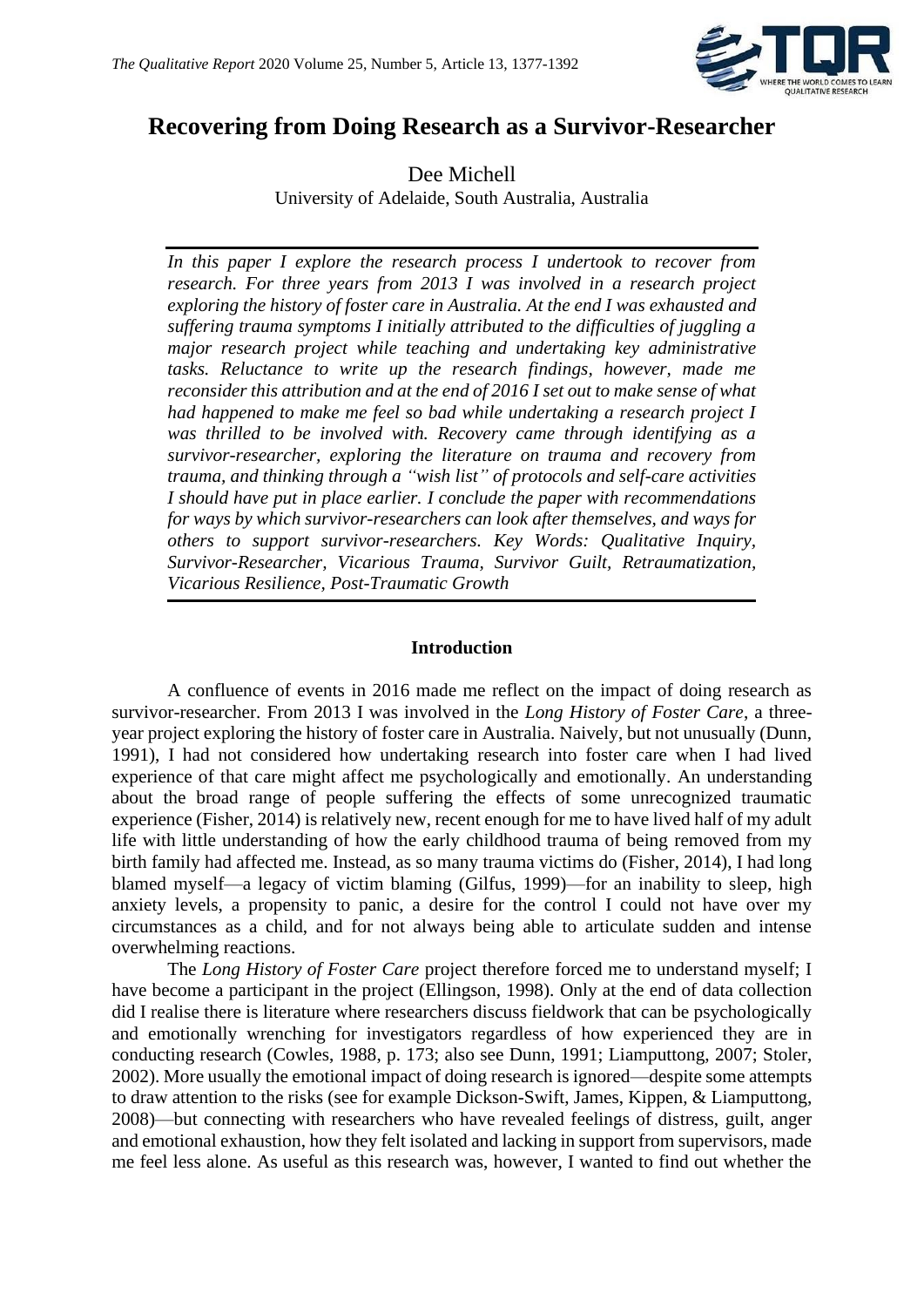research experience was different for people like me, survivors doing research, survivorresearchers.

In this paper I explore the research process I undertook to recover from research, which began with identifying as a survivor-researcher, meaning someone who has survived difficulties but who is still affected by them and who is undertaking academic research in the area that has been problematic. I have written previously about how my work as an academic is part of my healing process from many hidden injuries of subordination (Fraser, Michell, Beddoe, & Jarldorn, 2016; Michell, 2018; Sennett & Cobb, 1993) so I was aware of the nourishing nature of academic research. After teaching finished for the year in 2016, I set out to make sense of what had happened to make me feel so bad while undertaking a research project I was thrilled to be involved with and which I benefited from in many ways. For example, listening to stories—which I always experience as an immense privilege—and then exploring the wider socio-historical and political context—made me more understanding and less judgemental of those I felt had harmed me as a child. Searching out academic research to understand lived experience is not usual; it is a process which American writer Joan Dideon (2011) undertook in order to understand what happening when her daughter was undergoing brain surgery to relieve a hematoma.

The paper is structured in three parts. I begin with a brief overview of the *Long History of Foster Care* project. I then review what I found in the academic literature which helped me to contextualise and understand what had happened—information about the term "survivorresearcher" and the risks we take when doing research: vicarious or secondary trauma, retraumatisation and survivor guilt; followed by the hopeful realisation that trauma does not have to lead to permanent disability. Finally, I make recommendations—for institutions, research team leaders and individual survivor-researchers—for ways by which the research process can be managed to enable survivor-researchers to look after themselves, and for others to support survivor-researchers.

#### **Overview of Project**

The *Long History of Foster Care* project was led by Nell Musgrove at the Australian Catholic University. It involved the two of us investigating the history of foster care from the late 19th century when it began to be formally instituted across Australia—in response to criticisms of inhumane treatment of children in institutions—through to the end of the 20<sup>th</sup> century. From the late  $20<sup>th</sup>$  century there has again been escalating consternation about the treatment of children in state care (Swain, 2014) but contemporary inquiries have tended to focus on orphanages and children's homes (now called residential facilities); foster care where a child is placed with a family of non-relatives—has received less attention and until the recent publication of our monograph there has been no national history written on the practice, nor any national examination of the successes and failures of foster care.

Our project therefore aimed to investigate the experiences of people involved in Australian foster care. To this end, we adopted a *longue duree* or an examination of structures over time approach. For my part, I sourced and read public domain material, including poems, short stories, novels, autobiographies, biographies (Michell, 2015; Michell, 2017) and the testimonials in the various government inquires, for example, the 2005 Federal Government *Protecting vulnerable children: A national challenge.* I also conducted oral history interviews with 26 people across the country from a variety of socio-economic backgrounds. The majority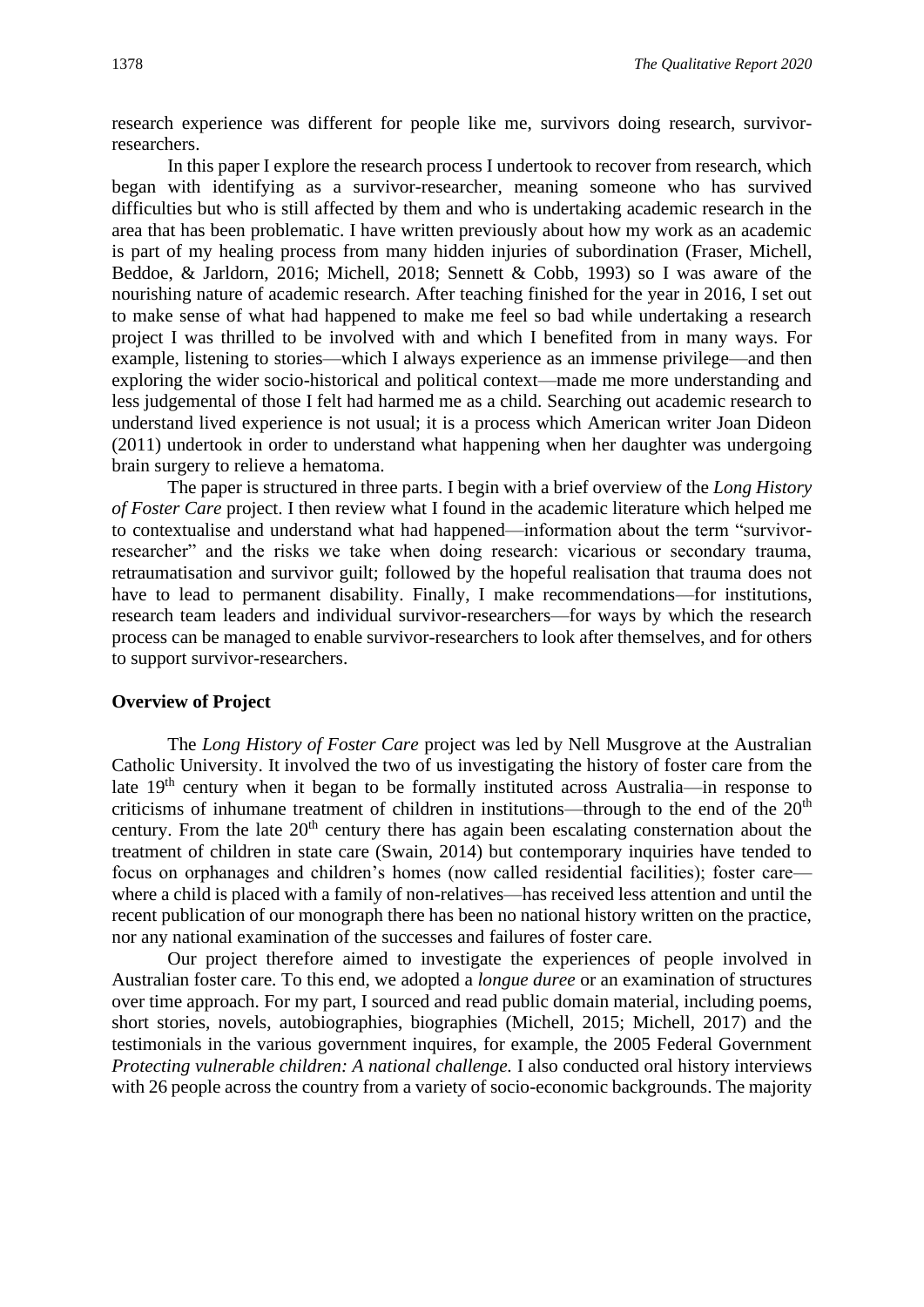of interviewees had been in foster care as children; the remaining interviews were with biological children in foster care families and foster carers.<sup>1</sup>

During interviews I told participants that I had been in foster care as a child, a disclosure which assisted with rapport building (Fahie, 2014). I also confirmed they had access to support services and was able to pass on research findings that assured them they were not alone. While I supplemented the oral history interviews with field notes about observations made during the interviews, I did not comment on how the interviewee's experiences differed from mine in foster care, nor on how each interview affected me emotionally.

At the end of a three-year data collection period I was exhausted. I attributed this exhaustion to the difficulties of juggling a major research project while teaching and undertaking key administrative tasks. Disrupted sleep, anger, sadness, helplessness, low-grade depression, withdrawal from all but minimal social activities, stress, anxiety, fatigue, despair, constant ill health—all symptoms of reactions to trauma (Cowles, 1988; Dunn, 1991; Horn, 2010; Ridge, Hee, & Aroni, 1999)—I attributed to workload stress, the symptoms of which can be like those of trauma (Barrington & Shakespeare-Finch, 2014).

Old habits were helpful in the short term but ultimately harmful. Compartmentalizing allowed me to get on with one thing after another, but I woke in the middle of the night doing the processing I had neglected earlier. The unemotional taming of professional settings compared "to the wilderness of lived experience" (Bochner, 1997, p. 421) allowed me to practice compassionate detachment (Rudd & D'Andrea, 2015) during interviews, but I also tended to disconnect emotionally from family and friends.

Reminiscent of Devault's (1990) observation that analysis does not end, but rather begins with the recognition of our own emotions, reflection on the possibility of a trauma reaction only occurred during 2016. The reaction to writing a conference paper, and a general reluctance to go back into the research to analyse stories, prompted me to think deeply about the impact on me of being a survivor-researcher.

#### **Review of Literature**

#### **Survivor-researcher**

I have been writing about my experiences in foster care for almost twenty years, and my lived experience was a feature in our funding application for the project. As I said above, I talked about this in interviews too. Yet I did not claim an identity as a survivor-researcher, even though I am a survivor—of emotional, verbal and sexual abuse in childhood and of a deeply flawed foster care system that did not maintain birth family connections—or at least not well between foster children and their birth families.

The politics of naming means the labels attached to activities establish and justify their social worth (Devault, 1990). Once I claimed my right to be both a survivor and an academic researcher, I immediately felt better. Had I thought of myself as a survivor-researcher from the outset I may have done things differently, taken better care of myself, been less critical when I had difficulty keeping up with commitments, was feeling stressed and so exhausted I withdrew from almost all social engagements, when I could not bear to listen to one more painful story, could no longer sit empathically with others' sadness and anger.

Many academics research in areas they are connected to via personal experience (Bochner, 1997). One prominent example is Dori Laub (1992), a Holocaust survivor working

<sup>&</sup>lt;sup>1</sup> The oral history component of the project was guided by the Ethics Committees of the Australian Catholic University and the University of Adelaide. Participants were given the opportunity to review and comment on interview transcripts and chapters using their material. Where interview content was used for our book, *The Slow Evolution of Foster Care in Australia* (2018), it was edited to remove identifying information, including geographical locations.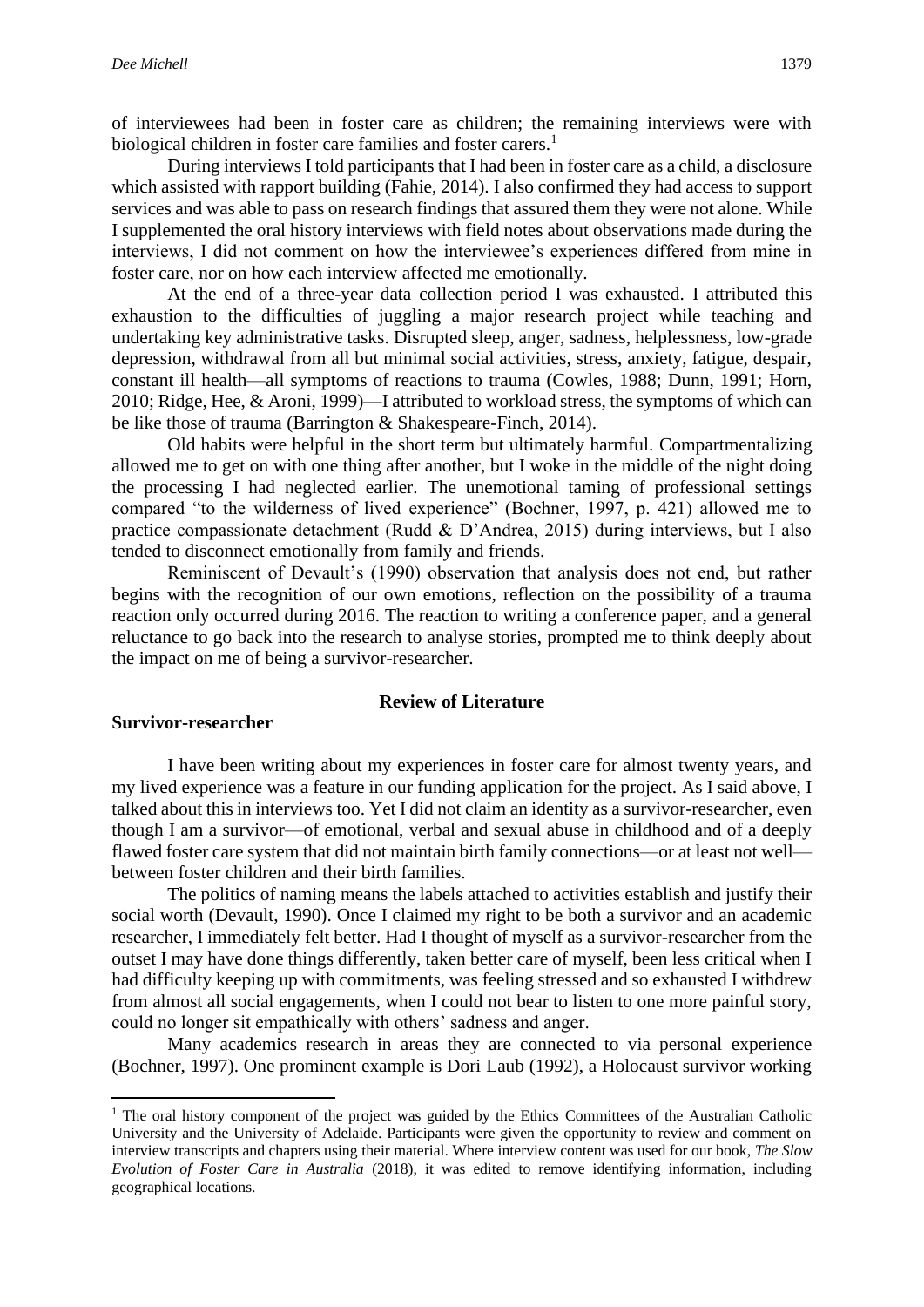in trauma studies. Another is Linda Stoler (2002) who suddenly recalled child sexual abuse when commencing research into that topic. I am aware of survivors of foster care and/or care in children's homes or other residential facilities who have been and are conducting research. Australian examples are Joanna Penglase (2005), whose doctoral work in Sociology at Macquarie University resulted in the formation of a national advocacy group, Care Leavers Australia Network (CLAN). Care leaver, academic and activist, Jacqueline Wilson of Federation University has published on her experiences (2013) and co-authored work with survivor Frank Golding (2015, 2016). Gregory P. Smith (2015) has written of his mid-life journey to undergraduate and then postgraduate studies. International Care Leavers include James Mallon, (2007) Collette Stadler, (2007) and Shelley Morrison (2015) from the United Kingdom and Justin Miller (2013) in the United States.

What I discovered is that the expression "survivor-researcher" is not used by any of the above and is rarely used in the literature. Ellingson (1998)—a survivor of cancer interviewing women with cancer—is one of only a few researchers to call herself a survivor-researcher. For Ellingson, being a survivor-researcher was useful for doing fieldwork in an oncology clinic, even though vivid memories of her experience came flooding back. Another is Gilfus (1999), a survivor of domestic violence and activist who uses her experience to insist that survivor knowledge should be considered a legitimate source of knowledge. Most recently, Rengganis (2014) has written of the challenges and esteem that come from being recognised for one's knowledge after being recruited to a research project specifically because she was a survivor of the 2006 earthquake in Bantul region, Indonesia.

More common, however, is the use of survivor-researcher to describe the work of those involved with opposition to psychiatric treatment, a political movement which commenced in the United Kingdom during the 1960s. According to Russo (2012; also see Helen, 2013; Sweeney, 2016; Telford & Faulkner, 2009) this now international movement divides into two groups, those who want to transform the system from the inside (service users or consumers, see also Griffiths, Jorm, & Christensen, 2004) about academic consumer researchers), and those who see themselves as survivors of psychiatry and question the validity of the system and the concept of mental illness. In this context, survivor-controlled research shares the core values of both these movements, that is, valuing lived experience in mental health research and restoring the integrity and reliability of those who have been labelled by the psychiatric profession. Survivor-controlled research is a way by which those with insider knowledge take part in the production of knowledge; they guide the research process from inception to conclusion, rather than being treated as add-ins for an existing project.

The benefits of having survivor-researchers on a project are multiple. We can bridge the divide between the academic and wider community and facilitate the inclusion of survivors in research projects who feel more welcome when they know we are members of the same community of pain (Frank, 1995 cited by Ellingson, 1998). We can also help to reduce stigma by achieving a position of influence and being willing to speak out (Griffiths et al., 2004). Survivor-researchers can act as role models and inspire others.

Because I did not identify as a survivor-researcher from the outset, however, I did not consider that there might be risks to me. Not that I am unusual in that regard (Dickson-Swift et al., 2008). Instead I focused on the risks to participants. Plus, because I had long ago separated myself from my childhood, reinvented myself, and processed much grief through what Pennebaker and Smyth (2016) call expressive writing and which others like Jane Speedy (2013) find useful. I thought I was prepared for the project.

Yet, when it came to recovering from the research, what helped was researching the risks that survivor-researchers take—vicarious trauma, retraumatization and survivor guilt.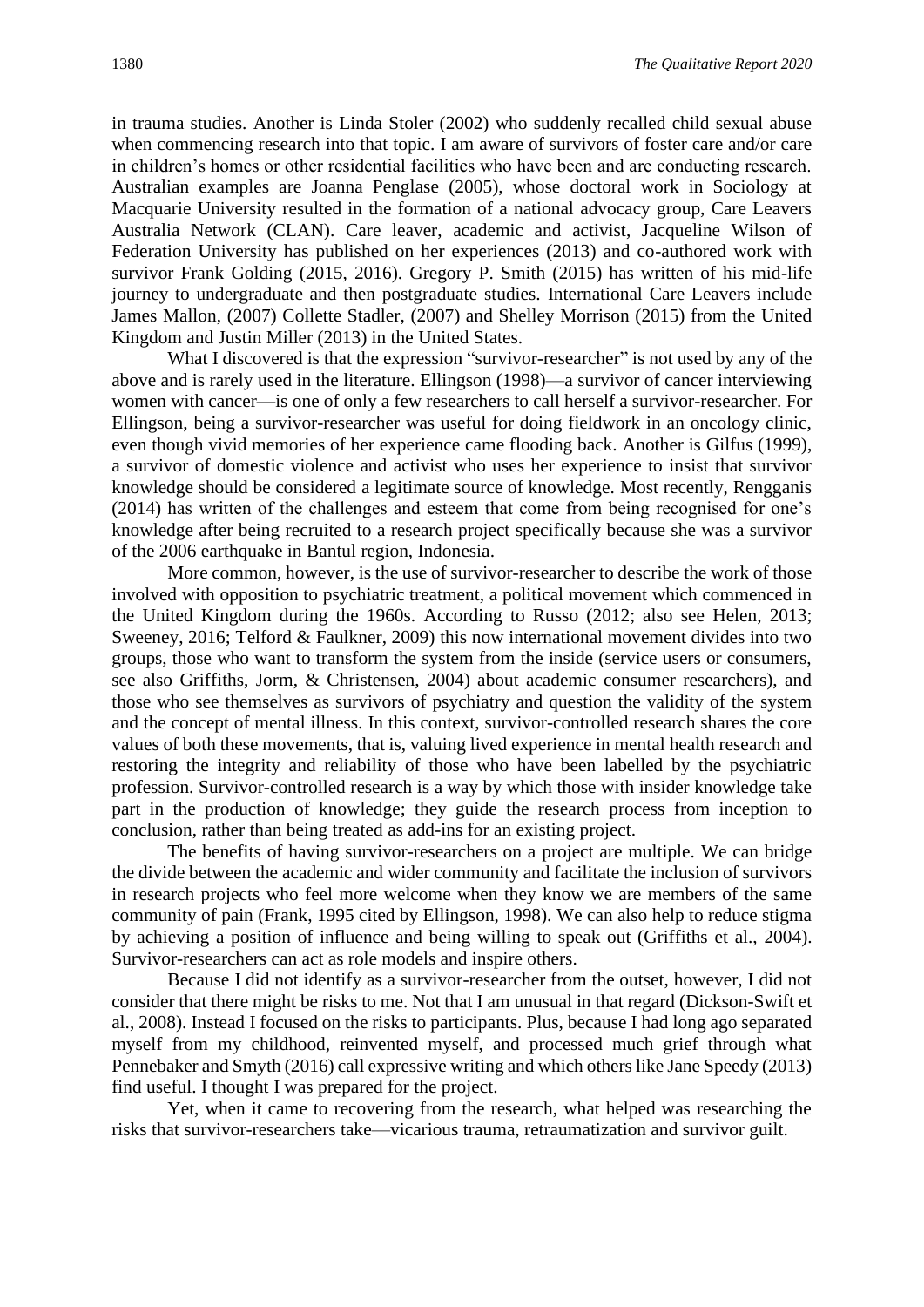#### **Vicarious Trauma**

As recently as 1980 it was thought that traumatic events were uncommon (Herman, 1997). It has been even more recently that survivors of violent crimes (childhood sexual abuse, rape, genocide, war) have presented for counselling and/or therapy (Pearlman & Mac Ian, 1995). Trauma, or a crisis, or particularly stressful events (Tedeschi & Calhoun, 2004) can result in psychological distress, anxiety for a prolonged period, sadness, depression, feelings of anger, guilt and disbelief, numbness, intrusive thoughts, rumination and flashbacks. Physical symptoms include fatigue, tension, stomach upsets, and disturbed sleep (Tedeschi & Calhoun, 2004; also see Zoellner & Maercker, 2006).

As survivors came forward, workers—counsellors, therapists, police officers—needed to consider the impact on them of what McCann and Pearlman (1990) term vicarious trauma, Charles Figley (2002) calls compassion fatigue, and others call secondary traumatic stress (Whitt-Woosley & Sprang, 2018). Engaging empathically with victims' stories of trauma, or bearing witness to the suffering of others, can result in workers experiencing the nearly identical symptoms of primary trauma (Figley, 2002). This is a normal reaction to the stressful and sometimes truamatizing work with victims rather than a pathology (Pearlman & Mc Ian, 1995). Vicarious trauma is therefore an occupational hazard, an emotional burden which can result in burnout, emotional exhaustion, disrupted sleep, mood changes, suicidal thoughts, isolation, anxiety, and feelings of inadequacy and incompetence (Barrington & Shakespeare-Finch, 2014; Cornille & Meyers, 1999). As a result, workers can find it difficult to maintain their empathic bond with clients (Hernandez-Wolfe, Gangsei, Engstrom, & Killian, 2015).

Subsequently researchers have also become interested in the risk to researchers of vicarious trauma or compassion fatigue while undertaking sensitive research, particularly research into violence and abuse (Dickson-Swift et al., 2008; Taylor, Bradbury-Jones, Breckenridge, Jones, & Herber, 2016; Whitt-Woosley & Sprang, 2018). For example, Dickson-Swift, James, Kippen, & Liamputtong (2009) draw on Hochschild (1983) to detail the emotion work involved with conducting face-to-face qualitative research which may trigger strong emotional reactions, problematic in an academic environment that (still) values distance and objectivity rather than closeness and subjectivity (Stoler, 2002). As Coles, Astbury, Dartnall, & Limjerwala (2014), point out, it can be difficult to listen to painful accounts, but the transcription, analysis and coding stages as well as writing can trigger trauma too. Work by Fincham, Scourfield, & Langer (2008) shows that it is not only face-to-face qualitative research that can provoke vicarious trauma; textual study can also cause what Moran-Ellis calls "pain by proxy" (cited by Fincham et al., 2008, p. 854), that is, feeling emotionally disturbed by reading material which contains harrowing details of violence and abuse. Others potentially at risk are transcribers who are required to listen for hours and repeatedly to disturbing stories (Kiyimba & O'Reilly, 2016; also see Liamputtong, 2007; Taylor et al., 2016). In Dominey-Howes' (2015) experience it is also possible for supervisors to be impacted by trauma, particularly if they find that training of researchers was inadequate.

Taylor et al.'s (2016) summary suggests that it is researchers into violence, abuse and death who are most at risk. Examples are research with victims of crime, broadly (Bouffard & Koeppel, 2014), and sexual violence in particular (Clark, 2016; Coles et al., 2014; Stoler, 2002); refugees and asylum seekers (Barrington & Shakespeare-Finch, 2014); survivors of terrorism attacks (Dominey-Howes, 2015); parents whose children have died (Rudd & D'Andrea, 2015); and in post-disaster sites in the wake of tsunamis, earthquakes, bushfires (McLennan, Evans, Cowlishaw, Pamment, & Wright, 2016).

Even though long-term harm to researchers is unlikely (McLennan et al., 2016), these academics all agree that such research can be emotionally difficult. Symptoms are similar to those of primary trauma and can include intrusive thoughts, feelings and images, avoiding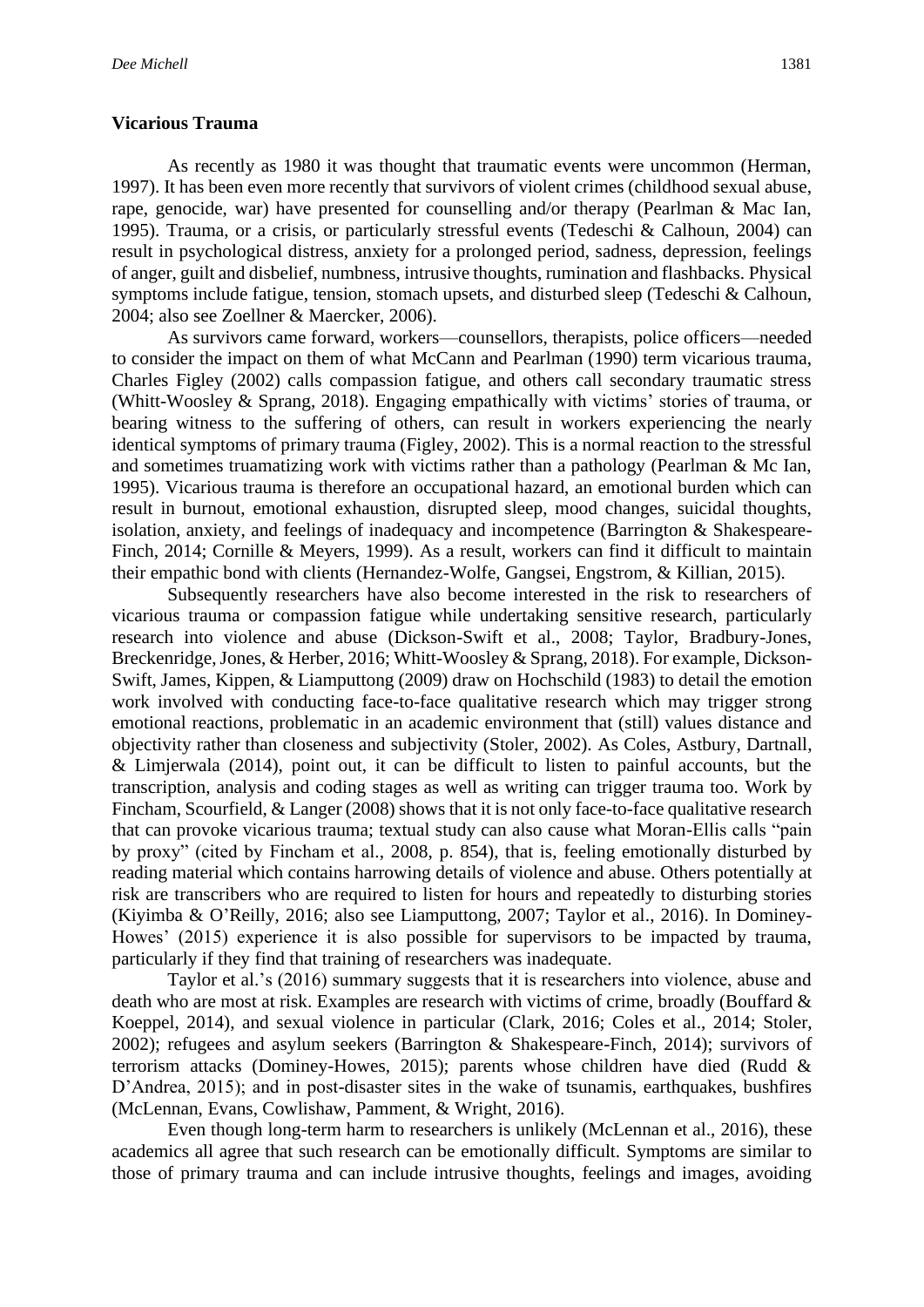collecting or analysing data (Stoler, 2002), and physical disturbances such as palpitations and difficulty sleeping (Coles et al., 2014). Onset can result from extended exposure, little support (Dominey-Howes, 2015), and a feeling of powerlessness since researchers are not there to help and may feel they have been exploitative (Coles et al., 2014). Moreover, researchers do not have the reward of witnessing clients change and growth as workers do (Barrington & Shakespeare-Finch 2014).

I experienced what Dominey-Howes (2015, p. 55) calls "'direct personal' vicarious trauma" and "'indirect professional' vicarious trauma." The "'direct personal' vicarious trauma" resulted from conducting interviews with adults who had suffered excruciating levels of neglect and abuse as children. I was also reading biographies and autobiographies about children who were, mostly, treated as slave labour and brutalised in foster homes and often ostracised or taunted by the wider community too. "'Indirect professional' vicarious trauma" came from supervising staff, including a transcriber, who were affected by the material they read and who needed support. When even supervision became too much, and I found myself reluctant to connect with staff, I added feelings of guilt and failure to an already heavy emotional load, unaware that I had reached researcher saturation point (Wray, Markovic, & Manderson, 2007).

#### **Retraumatization**

Retraumatisation, or revictimization, occurs when a person is reminded of and reexperiences past trauma. This is possible in a variety of settings, for example, during counselling (Mailloux, 2014); when adult survivors of child sexual abuse interact with service providers who misrecognise their needs (Hooper & Warwick, 2006) or give birth (Lev-Wiesel, Daphna-Tekoah, & Hallak, 2009); during writing workshops designed as therapeutic interventions (Baker, 2009); when working as a therapist (Richard, 2012); and late life reactivation of childhood traumas (Fossion et al., 2015). Less discussed is the possibility that a researcher will be reminded of and therefore re-experience past trauma during the research process.

I had been through an extended period of post-traumatic distress during what is known as the Mullighan Inquiry, a Commission of Inquiry into the sexual abuse of children in (South Australian) State Care which ran from 2004 to 2008 and at which I both gave evidence and supported others. At the same time, I had connected with CLAN and was both listening to and reading stories—often of children being brutalised—which flung me into a sea of repressed memories amongst which I floundered for years. Re-traumatisation also occurred during the *Long History of Foster Care* Project, not only through that project, but because of workplace practices too. The project had finished by the time I moved from successive long-term contracts to a continuing position on probation, and then to tenure. The insecurity in the workplace reminded me of the insecurity of my foster care placement; if I spoke up for myself I risked losing my job, as I once risked losing my home when I was threatened with reform school or return to the Department from whence I had come (Michell, 2018).

It took some time for me to understand what was happening. Initially I blamed myself for not being able to handle with equanimity the precariousness of my job; I was continuing unintentionally—childhood patterns of denial of my own experiences, blaming myself for my inability to cope and ignoring my own suffering (Doob, 1992) rather than understanding that the situation was more complex, that re-entering a space where hierarchical relationships are the norm could trigger trauma for a person when hierarchical relationships have been abusive, neglectful, abandoning (Doob, 1992).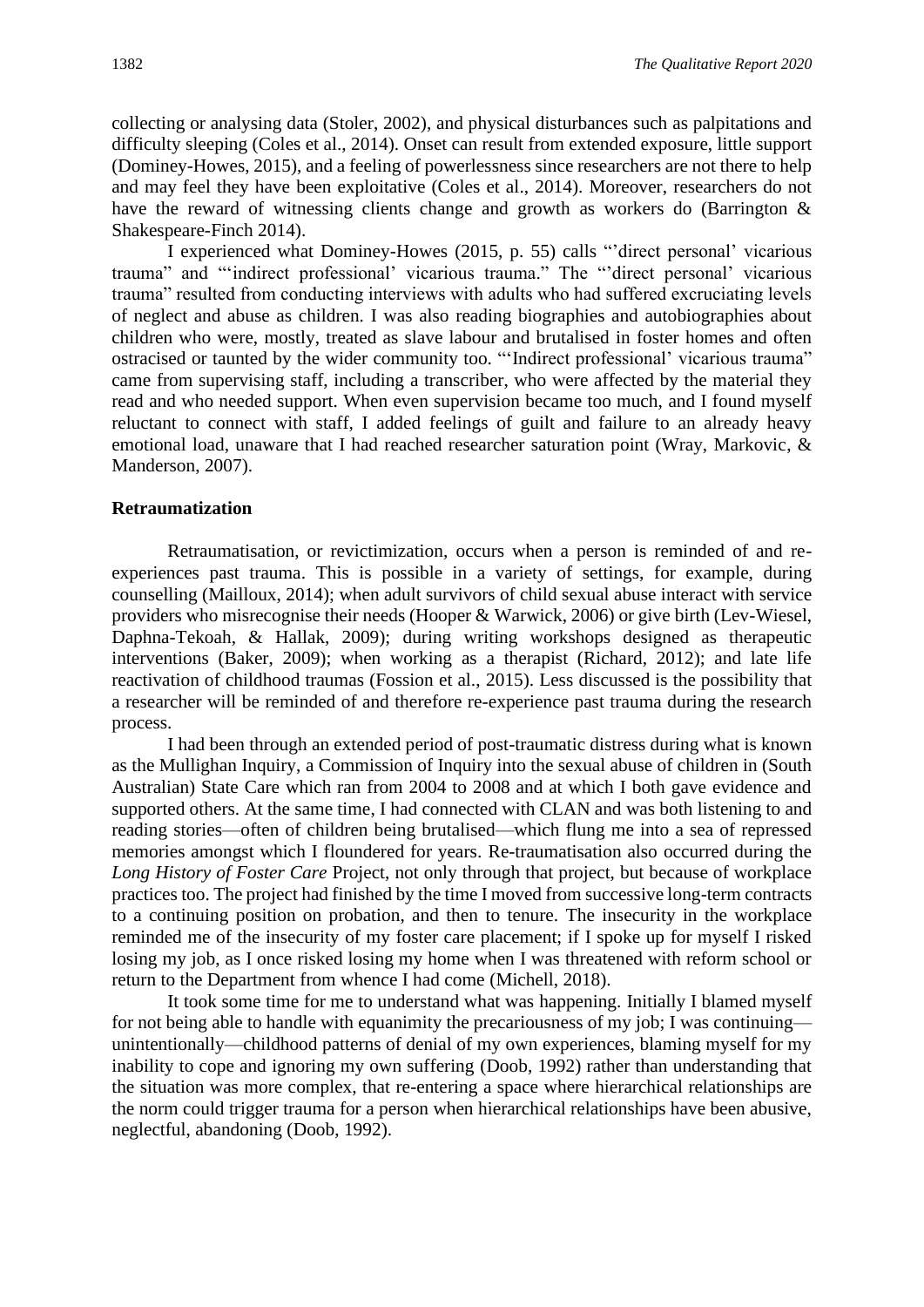#### **Survivor Guilt**

The term survivor guilt was first coined by American psychoanalyst William Niederland in 1961. He used it to describe the experience of holocaust survivors who have unresolved grief about the loss of loved ones, a sense of guilt or self-blame about having survived, about not doing more to save family members, and a conscious or unconscious dread of punishment for having survived (Niederland, 1961, cited by Juni, 2016). Many of the Holocaust survivors who spoke with Niederland identified with their dead family members and wished they could join them; survivors felt they betrayed their family and being alive constitutes an ongoing conflict as well as a source of constant feelings of guilt and anxiety (Niederland, 1980, cited in Baldwin, 2010).

Since Niederland coined the term it has been applied in a wide variety of situations where guilt is experienced by survivors. For example, remaining workers feeling guilty when co-workers have lost their jobs (Brockner et al., 1986); HIV-negative gay men with friends who have died of Aids (Ashman, 1995); where people survive disasters (Mallimson, 2003); and where people have tested negative for a genetic health condition and other family members have not (Hutson, Hall, & Pack 2015). Symptoms include grief, sadness, anxiety, stress, fatigue, headaches, insomnia, and self-harm including substance abuse, smoking, (Hutson et al., 2015) and overeating in my case.

The concept has now been expanded and new terms coined. For example, Danieli (1984) refers to bystander's guilt and Herman (1997) to witness guilt. Those suffering include second generation Holocaust survivors (Juni, 2016) and therapists working with survivors. Researchers, too, have begun talking about survivor guilt. Janine Clark (2016), for example, experienced survivor guilt when interviewing survivors of war rape and sexual violence, especially since some survivors thought she could help them. As she reflected on the differences in life experience, she became aware of structural imbalances between herself and other survivors.

Survivor guilt was not a problem in the early part of the project when I was reading autobiographies, as some writers had led successful adult lives. But as I listened to story after story of devastation in foster care, which contrasted directly with my experience of relative safety, I felt guilty. I had not been raped as a seven-year-old, as Pamela was, nor had I been in and out of foster care placements more than thirty times as Priscilla was, or been so badly sexually abused by my birth father that I refused to acknowledge him as such as was the case for Mary, nor locked in a room as a teenager and given bread to eat as Nicole was, nor banished from a foster care placement because of an accident the foster parents did not want to accept responsibility for as happened for Pam, nor brutally punished as Doug was, nor was I sexually abused by step parents as well as foster carers as Janelle was. I did not feel at all culpable for what had happened to these interviewees, but I did feel guilty that my experience had not been as horrific.

To complicate matters further, I experienced a form of survivor guilt akin to what Covarrubias and Fryberg (2015) call family achievement guilt (also see Whitten, 1992). This form of guilt occurs when one family member is enabled to go to college/university and others miss out. Success in higher education for these (usually) first in family students requires some separation from their families, as others have written (for example Brook & Michell, 2012). Jennifer Rooney (2010, p. 41) calls this "outdoing guilt," the guilt that arises when one surpasses or is better off than others with whom they identify and is closely related to what she calls "separation guilt"—the guilt over leaving or being different than loved ones.

I became acutely aware that I, despite my originary similar class position, was now better off than some of those I interviewed in terms of cultural capital, and in many cases economic capital too. Where prior to this project I had taken some pleasure in my achievements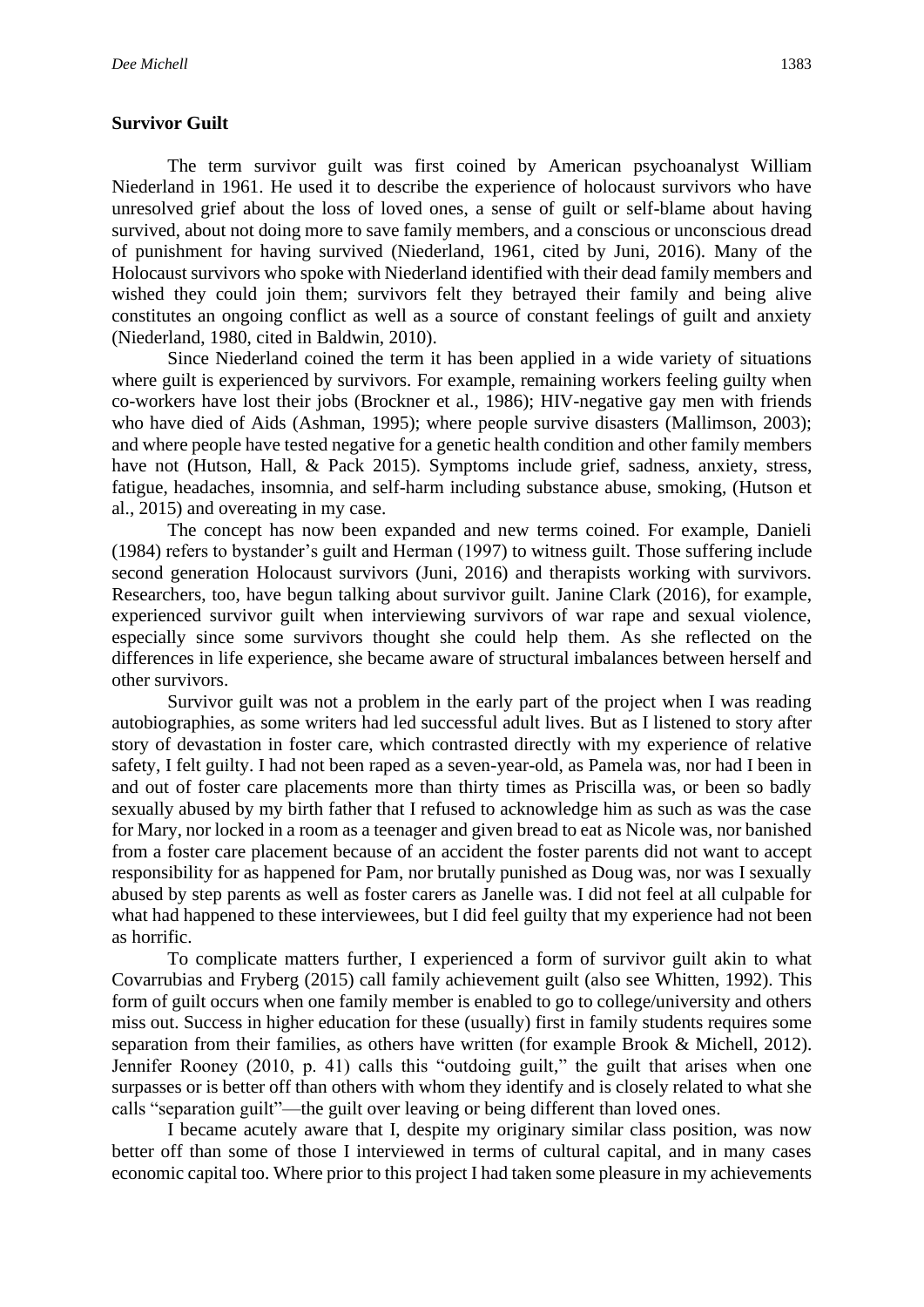despite my lumbering brachiation towards those, by the end of it I felt more guilt than pleasure because others did not have the same opportunities, or were unable to take up opportunities because of ongoing trauma. Despite the abuse I experienced at home, the one foster care placement meant my education was not disrupted, a recognised factor in differing outcomes for those who have been in out of home care (Stein, 2008).

During the research interviews guilt was compounded by feeling impotent. Some participants, like the women Clark (2016) interviewed, expected or hoped I could do more to alleviate their suffering in the present. And I was cognizant of ongoing disparities, for example, that I was paid well to do this work whereas other survivors who had been contributing for years to grassroots activism resulting in prime ministerial apologies, erection of memorials and regular social events to connect survivors, have never been financially compensated for their time. That I did hire survivor-researcher assistants and informally support others feels inadequate. What pains me most is knowing my career has benefited from this project, whereas I am not so confident that participants' lives have improved commensurately since participating in my study.

#### **The Other Side of Trauma**

By the time I had gotten through the above research I was feeling more energetic, thankful that I had language to go with my experiences and company to keep; I no longer felt so alone and inadequate. The next stage of the research was even more helpful, understanding ways through the trauma reaction to recovery.

Coined by Calhoun and Tedeschi in 1996, the expression post-traumatic growth references the positive changes that can result from confronting challenging situations (Tedeschi & Blevins, 2015; Tedeschi & Calhoun, 2004). This is a relatively recent scholarly interest, commencing in the 1980s and accelerating in the 1990s. Tedeschi and Calhoun (2004) have found that distress and growth often accompany each other: post-traumatic growth is not a return to baseline but rather an experience of improvement that for some persons is deeply profound. Growth comes with the struggle to adapt to a new reality in the wake of trauma which has shattered current beliefs or assumptions about the world, for example, about safety and benevolence. Tedeschi and Calhoun (2004) have identified five domains of post-traumatic growth: a deeper appreciation for life; improved and more intimate relationships; an increased sense of inner strength and capability; an openness to and awareness of other possibilities in life; and the development of spirituality. They emphasise that growth need not occur simultaneously in all domains nor within a particular time period (Tedeschi & Blevins, 2015).

In her study of social work counsellors working with survivors of sexual abuse, Margaret Pack (2014; also see Hernandez et al., 2015) found vicarious trauma was not the end of the story either. Instead she regards vicarious trauma as a rite of passage leading to increased self-efficacy, or what she calls vicarious resilience. Through their search for meaning workers find ways to cope and these become resources for themselves and for others they associate with, personally and professionally. What worked particularly well for this group was formally provided and appropriate supervision, support and training as well as their individual work in finding a sense of purpose and meaning through their work.

I heaved a sigh of relief and gratitude and considered what I would do next time and what I would recommend for other survivor-researchers.

#### **Recommendations**

Those researchers who have written on the difficulties of doing sensitive research and the few survivor-researchers I located suggest strategies that institutions, research team leaders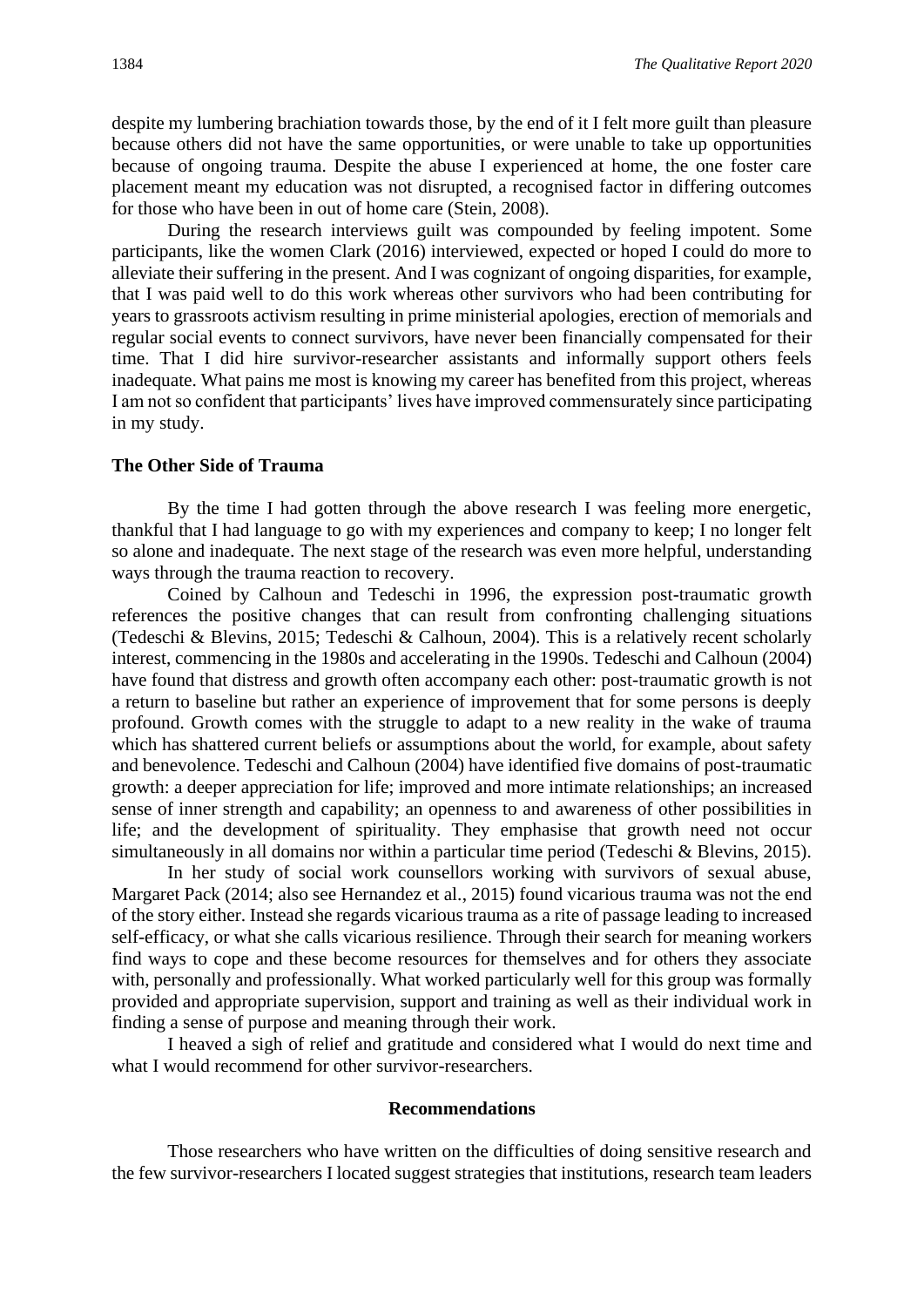and individual researchers can employ to support researchers be less vulnerable in their research enterprise (Liamputtong, 2007, p. 90). Here I draw on these suggestions and my own experience to make recommendations for survivor-researchers to look after themselves, and for others to support survivor-researchers.

## **Institutions**

Institutions should require lead researchers to develop an emotional safety protocol for researchers doing sensitive research (Bowtell, Sawyer, Aroni, Green, & Duncon, 2013) as part of the formal ethics application process (also see Dominey-Howes, 2015). Not all survivorresearchers will want to out themselves (despite the confidentiality of the ethics approval process); for some there will be a fear of being stigmatised (Griffiths et al., 2004); of being seen as less able to cope (Wright, Powell, & Ridge, 2006); or of being defined by that one experience (Doob, 1992; Gilfus, 1999). But by making this a requirement for *all* sensitive research, survivor-researchers can be discreetly alerted to potential difficulties and prepare for this in advance. A formal protocol will also allow for the development of a culture of openness (Bowtell et al., 2013) about the emotional and psychological risks (Dickson-Swift et al., 2008) associated with sensitive research and reduce the onus on the survivor-researcher to develop their own strategies for self-care.

The emotional safety protocol should require lead researchers to formalise the following:

- Identify aspects of the research which may be emotionally challenging (Bowtell et al., 2013) to the research team, including research assistants and transcribers (Dickson-Swift et al., 2008);
- Plan for debriefing (Fahie, 2014) either through formal supervision conversations about how the survivor-researcher is coping emotionally and psychologically (Bowtell et al., 2013) and/or through regular professional counselling sessions. Formal supervision externally (Dickson-Swift et al., 2008) could be allowed for in project budgets.
- Assess their skill level for coping emotionally and psychologically with the project. This may include previous research experience, basic counselling training (Dickson-Swift et al., 2008) and/or a demonstrated understanding of the therapeutic process and awareness of vicarious resilience (Arnold, Calhoun, Tedeschi, & Cann, 2005) and post-traumatic growth (Pack, 2014).

## **Research Team Leaders**

Research team leaders should also encourage a culture of openness (Bowtell et al., 2013) so that team members feel comfortable disclosing concerns they have. As Dickson-Swift et al. (2008) have said, this should not be limited to the research process, but allow for personal issues to emerge in a climate of safety.

In addition, team leaders should:

- Ensure there is adequate supervision for all team members, whether that be leaders debriefing team members directly, or by providing supervision externally to the team (Dickson-Swift et al., 2008).
- Ensure that team members—including transcribers (Kiyimba & O'Reilly, 2016)—are connected in with other researchers doing similar work (Ridge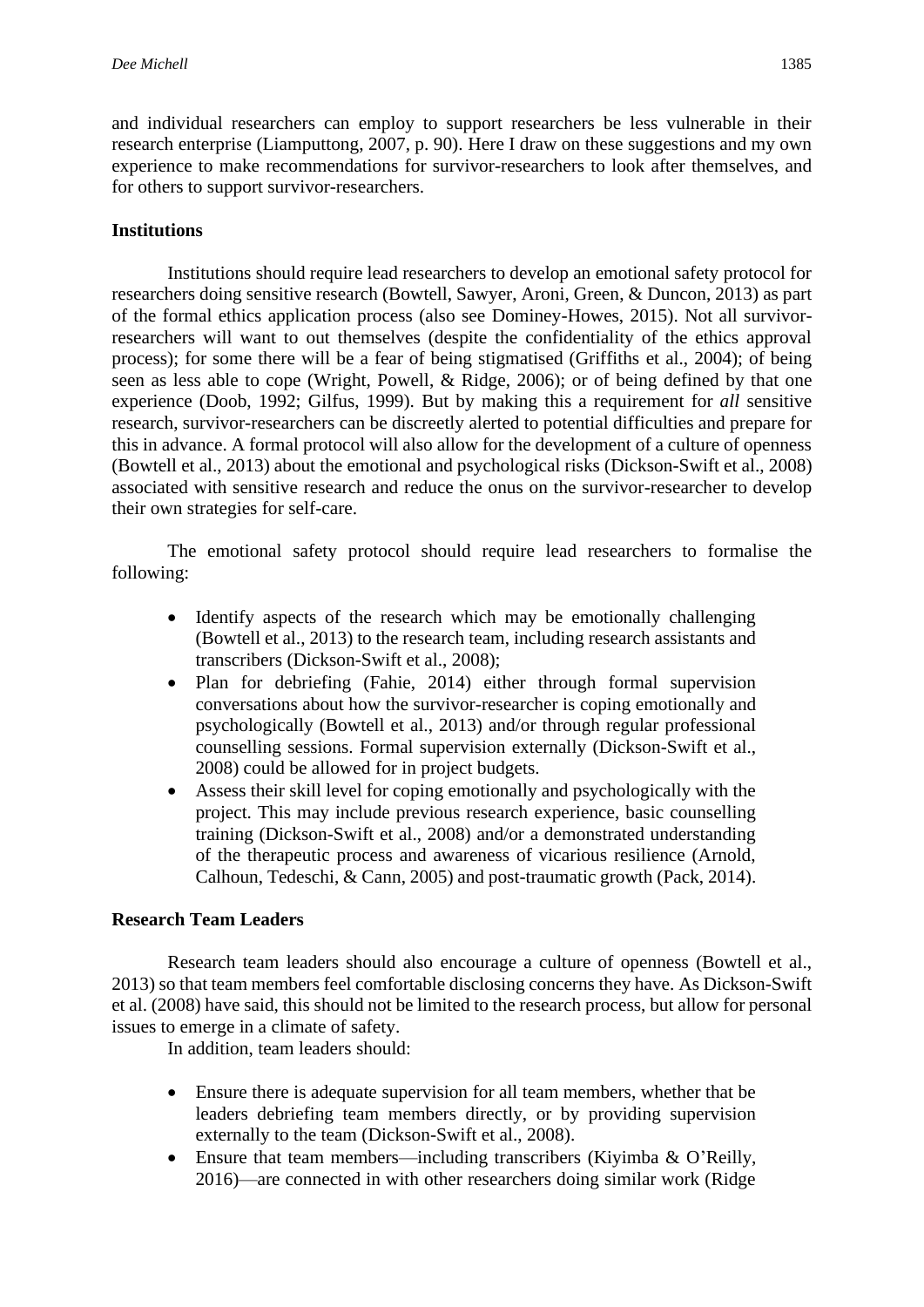et al., 1999) so they have some companionship as they work with difficult material (Liamputtong, 2007), an accidental strategy I used which was advantageous to the survivor-researcher assistants I employed.

- Encourage team members to experiment with the number of interviews and/or focus groups, difficult reading or transcribing that can be done in a day, in a week, without stress levels rising and fatigue setting in (Bowtell et al., 2013; Dunn, 1991).
- By understanding that survivor-researchers may need time and space to work through any emotional issues that arise (Dickson-Swift et al., 2008).
- Use departmental or discipline seminars as opportunities to discuss the emotional challenges researchers may face (Bowtell et al., 2013).

## **Individual Survivor-Researchers**

Survivor-researchers should also set in place self-care strategies.

- Make ourselves aware of and use existing formal institutional support which can include debriefing with a supervisor or mentor and engaging with the professional counselling support offered by most research institutions (Coles et al., 2014; Dickson-Swift et al., 2008; Dominey-Howe, 2015; Ridge et al., 1999; Stoler, 2002).
- Plan for informal debriefing with supportive and understanding colleagues, who can normalise survivor-researcher reactions and offer advice from their own experiences (Coles et al., 2014; Dickson-Swift et al., 2008; Fincham et al., 2008; Tedeschi & Calhoun, 2004; Wright et al., 2006).
- Break up the contact with traumatic material, for example, by leaving space after interviews for ourselves (Cowles, 1988; Dunn, 1991). I tended to run from one task to another and even though I found it difficult to return to routine work. This did not allow time to debrief or process the content of the interview nor its effect on me.
- Experiment with the number of interviews and/or focus groups, difficult reading or transcribing that can be done in a day, in a week, without stress levels rising and fatigue setting in (Bowtell et al., 2013; Dunn, 1991).
- Monitor social engagements, so that we do not withdraw unduly, as I did for a while, since a support system is needed (Figley, 2002), but while also ensuring that such engagements do not become burdensome.
- Reduce additional exposure to difficult content via television and news programs (Coles et al., 2014).
- Make use of journaling and fieldnotes to process thoughts and feelings (Bowtell et al., 2013; Dunn, 1991; Speedy, 2013; Stoler, 2002).
- Experiment with exercise, mindfulness meditation or other relaxation and spirituality practices (Arnold et al., 2005; Bowtell et al., 2013; Eriksen & Ditrich, 2015).
- Use our sick and holiday leave entitlements.
- Believe in the value of the work that we do (Clark, 2016).

When I was at my lowest point, I began to listen to online spirituality talks as I went to sleep and whenever I woke in the middle of the night. I expected this practice to regenerate energy, which it did, but not quite in the way I assumed. From being a person who was up and at it at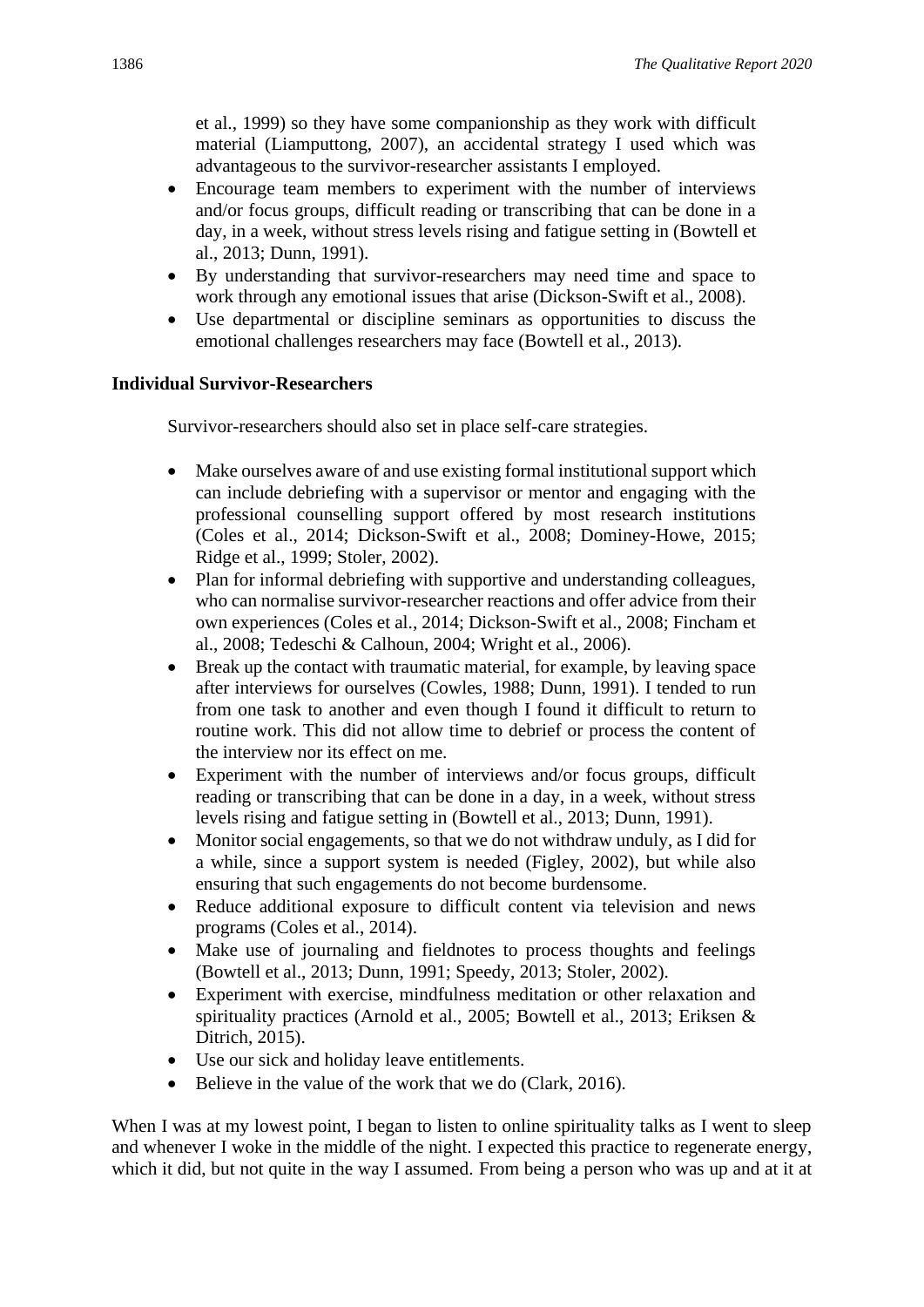daybreak, for eighteen months I slept in, as much as possible during the week and every weekend. What also helped was being a researcher in the privileged position of having access to a vast literature and the expectation that I write as part of my job: having the opportunity to explore my experience through this article ameliorated trauma symptoms. A bonus is knowing that by talking about my experiences rather than maintaining a conspiracy of silence (Figley, 2002; also see Lapadat, 2017; Speedy, 2013) I will have aided another survivor-researcher in making sense of their experience.

### **Conclusion**

There are some hazards in being a survivor-researcher—vicarious trauma, retraumatization and survivor guilt—and I have experienced them all. There are deeply personal benefits too. As Bochner (1997) says, the sad truth is that the academic self frequently is cut off from the ordinary, experiential self, and I wanted the academic self to cut off access to the deeply wounded self who often feels sad and inexplicably furious. In the end I needed to do more grief-work for myself to be able to grieve for others and revisit their stories. Being a survivor-researcher therefore gave me a sense of wholeness along with the pain as I reviewed the academic literature on trauma and recovery from trauma. Plus, my struggle to overcome a deep sadness and anxiety paled when placed alongside the ongoing haunting others experience, their woundedness palpable because of the violence done to them (Nguyen, 2011). Witnessing what others suffer has allowed me to better tolerate frustration and impatience, to get less hung up on the petty politics of the academic environment for example. Moreover, when I reflect on the humour, feistiness, insight and determination manifested by survivors of even the most extreme abuse, I am reminded to practice graciousness instead of churlishness.

#### **References**

- Arnold, D., Calhoun, L., Tedeschi, R., & Cann, A. (2005). Vicarious posttraumatic growth in psychotherapy. *Journal of Humanistic Psychology, 45*, 239-263.
- Ashman, T. (1995). *Survivor guilt in HIV-positive gay men*, (Doctoral dissertation), The New School for Social Research, New York.
- Baldwin, A. (2010). Sexual violence and the Holocaust: Reflections on memory and witness testimony. *Holocaust Studies*, *16*, 112-134.
- Baker, S. (2009). Tell it slant: History, memory, and imagination in the healing writing workshop. *Traumatology*, *15*, 15-23.
- Barrington, A., & Shakespeare-Finch, J. (2014). Giving voice to service providers who work with survivors of torture and trauma. *Qualitative Health Research*, *24,* 1686-1699.
- Bochner, A. (1997). It's about time: Narrative and the divided self. *Qualitative Inquiry*, *3,* 418- 438.
- Bouffard, L., & Koeppel, M. (2014). Understanding the potential long-term physical and mental health consequences of early experiences of victimization. *Justice Quarterly*, *31*, 568-587.
- Bowtell, E., Sawyer, S., Aroni, R., Green, J., & Duncon, R. (2013). "Should I send a condolence card?" Promoting emotional safety in qualitative health research through reflexivity and ethical mindfulness. *Qualitative Inquiry*, *19*, 652-663.
- Brockner, J., Greenberg, J., Brockner, A., Bortz, J., Davy, J., & Carter, C. (1986). Layoffs, equity theory, and work performance: Further evidence of the impact of survivor guilt. *Academy of Management Journal*, *29,* 373-384.
- Brook, H., & Michell, D. (2012). Learners, learning, learned; class, higher education, and autobiographical essays from working-class academics. *Journal of Higher Education*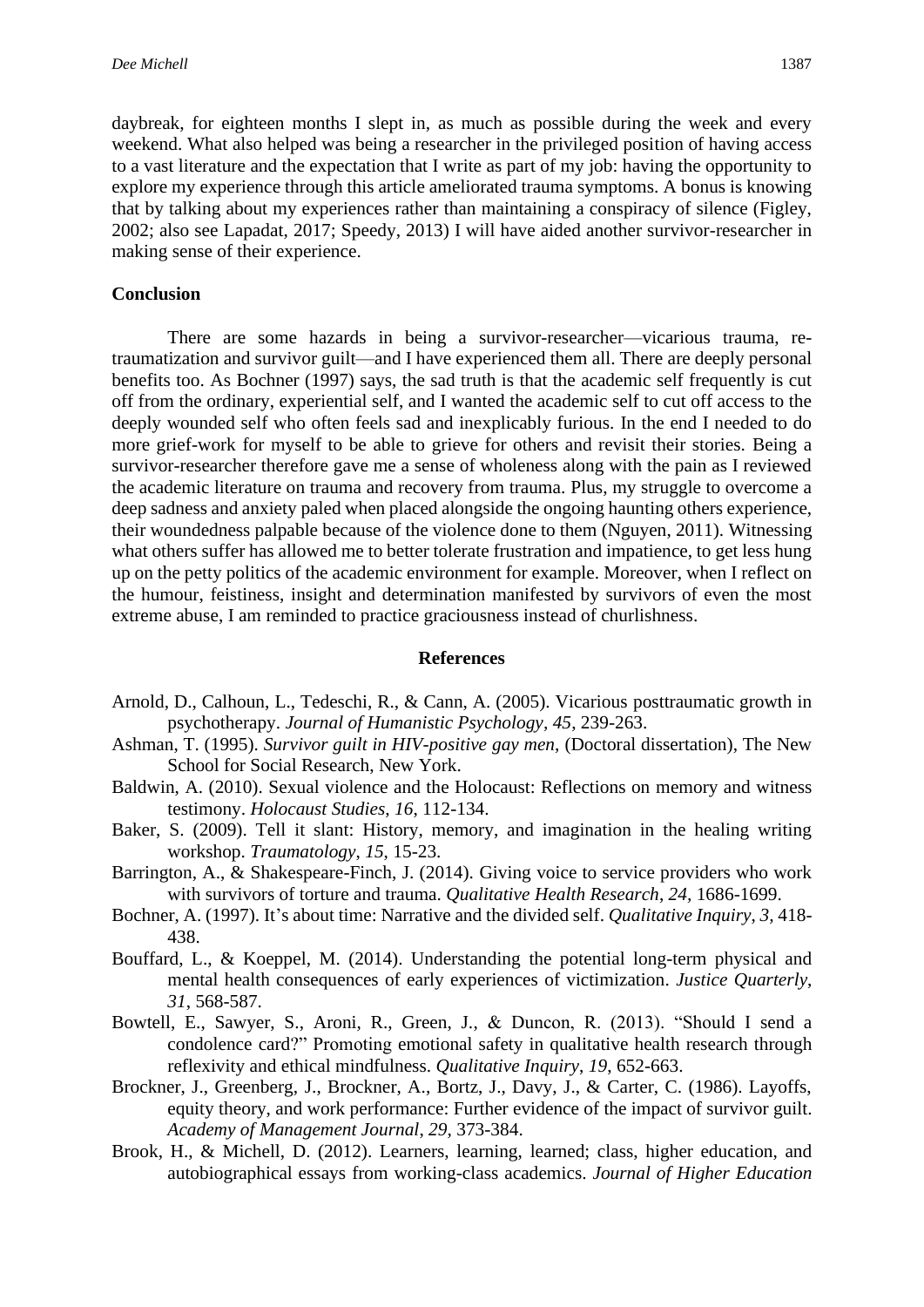*Policy and Management*, *34*, 587-599.

- Clark, J. (2016). Working with survivors of war rape and sexual violence: fieldwork reflections from Bosnia-Hercegovina. *Qualitative Research*, *17*, 424-439. doi**:**  <http://dx.doi.org/10.1177/1468794116671987>
- Coles, J., Astbury, J., Dartnall, E., & Limjerwala, S. (2014). A qualitative exploration of researcher trauma and researchers responses to investigating sexual violence. *Violence Against Women*, *20*, 95-117.
- Covarrubias, R., & Fryberg, S. (2015). Movin on up (to college): First-generation college students experiences with family achievement guilt. *Culutral Diversity and Ethnic Minority Psychology*, *21*, 420-429.
- Cowles, K. (1988). Issues in qualitative research on sensitive topics. *Western Journal of Nursing Research*, *10*, 163-179.
- Cornille, T. A., & Myers, W. T. (1999). Secondary traumatic stress among child protective service workers; prevalence, severity and predictive factors. *Traumatology*, *5,* 1-16.
- Danieli, Y. (1984). Psychotherapists' participation in the conspiracy of silence about the Holocaust. *Psychoanalytic Psychology, 1*, 23-42.
- Devault, M. L. (1990). Talking and listening from women's standpoint: Feminist strategies for interviewing and analysis. *Social Problems*, *37*, 96-116.
- Dickson-Swift, V., James, E., Kippen, S., & Liamputtong, P. (2008). Risk to researchers in qualitative research on sensitive topics: Issues and strategies. *Qualitative Health Research*, *18*, 133-144.
- Dickson-Swift, V., James, E., Kippen, S., & Liamputtong, P. (2009). Researching sensitive topics: qualitative research as emotion work. *Qualitative Research, 9*, 61-79.
- Dideon, J. (2011). *The year of magical thinking*. London, UK: HarperCollins Publishers
- Dominey-Howes, D. (2015). Seeing the dark passenger—Reflections on the emotional trauma of conducting post-disaster research. *Emotion, Space and Society*, *17*, 55-62.
- Doob, D. (1992). Female sexual abuse survivors as patients: Avoiding retraumatization. *Archives of Psychiatric Nursing*, *6*, 245-251.
- Dunn, L. (1991). Research alert! Qualitative research may be hazardous to your health! *Qualitative Health Research*, *1,* 388-392.
- Ellingson, L. (1998). "Then you know how I feel": Empathy, identification, and reflexivity in fieldwork. *Qualitative Inquiry*, *4*, 492-514.
- Eriksen, C., & Ditrich, T. (2015). The relevance of mindfulness practice for trauma-exposed disaster researchers. *Emotion, Space and Society*, *17,* 63-69.
- Fahie, D. (2014). Doing sensitive research sensitively: Ethical and methodological issues in researching workplace bullying. *International Journal of Qualitative Methods*, *13*, 19- 36.
- Figley, C. R. (2002). Compassion fatigue: Psychotherapists chronic lack of self care. *Psychotherapy in Practice*, *58,* 1433-1441.
- Fincham, B., Scourfield, J., & Langer, S. (2008). The impact of working with disturbing secondary data: Reading suicide files in a coroners office. *Qualitative Health Research*, *18*, 853-862.
- Fisher, J. (2014). Putting the pieces together: 25 years of learning trauma treatment. *Psychotherapy Networker*, May/June. [https://www.psychotherapynetworker.org/magazine/article/108/putting-the-pieces](https://www.psychotherapynetworker.org/magazine/article/108/putting-the-pieces-together)[together](https://www.psychotherapynetworker.org/magazine/article/108/putting-the-pieces-together)
- Fossion, P., Leys, C., Kempenaers, C., Braun, S., Verbanck, P., & Linkowski, P. (2015). Beware of multiple traumas in PTSD assessment: The role of reactivation mechanism in intrusive and hyper-arousal symptoms. *Aging & Mental Health*, *19,* 258-263.
- Fraser, H., Michell, D., Beddoe, L., & Jarldorn, M. (2016). Working-class women study social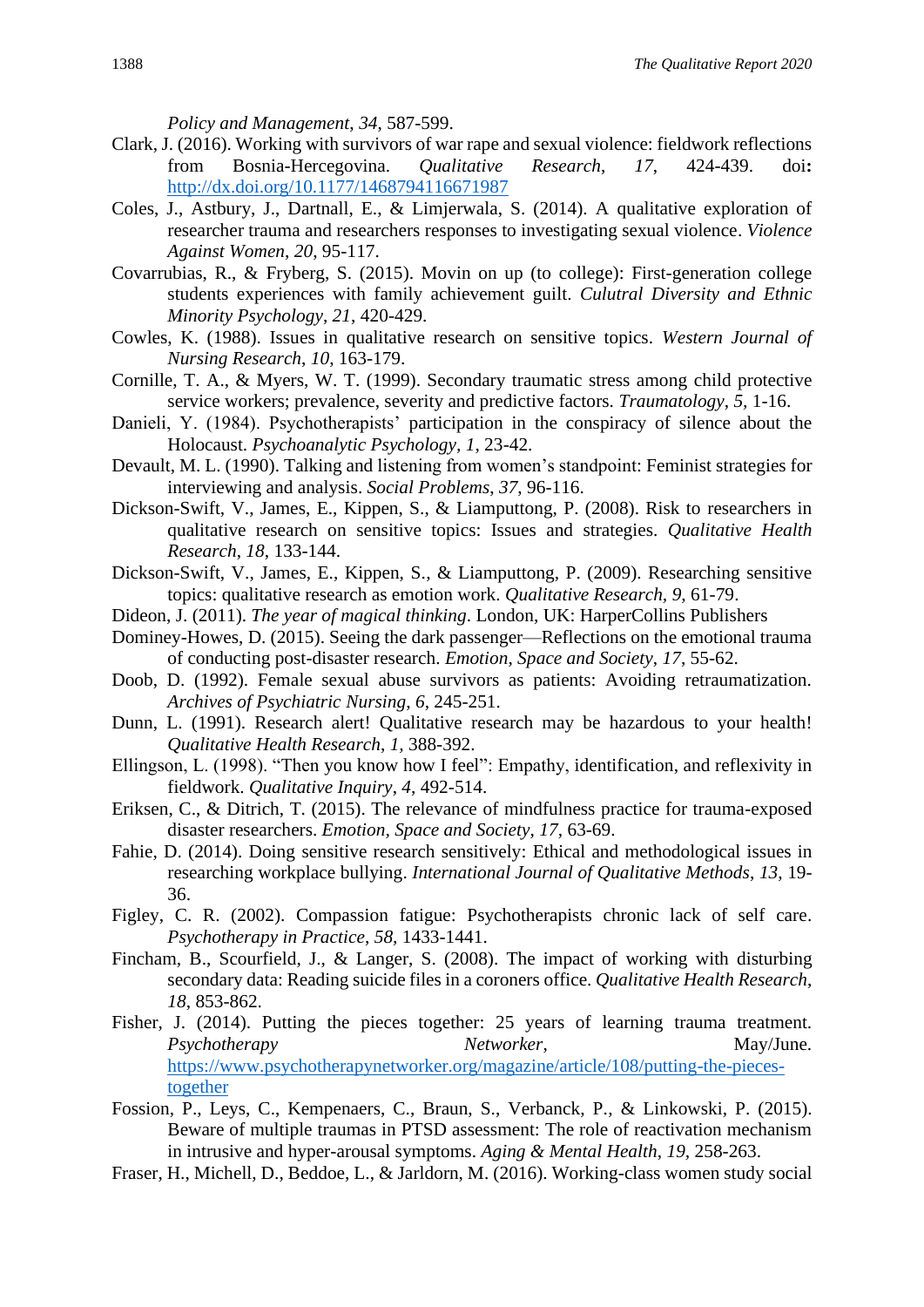science degrees: remembering enablers and detractors. *Higher Education Research & Development*, *35*, 684-697. doi:10.1080/07294360.2015.1137885

- Gilfus, M. (1999). The price of the ticket. A survivor-centered appraisal of trauma theory. *Violence Against Women*, *5*, 1238-1257.
- Griffiths, K. M., Jorm, A. F., & Christensen, H. (2004). Academic consumer researchers: a bridge between consumers and researchers. *Australian and New Zealand Journal of Psychiatry*, *38*, 191-196.
- Helen, K. (2013). Mental health service user involvement in research: where have we come from, where are we going? *Journal of Public Mental Health*, *12*, 122-135.
- Herman, J. (1997). *Trauma and recovery. The aftermath of violence – from domestic abuse to political terror.* New York, NY: Basic Books.
- Hernandez-Wolfe, P., Gangsei, D., Engstrom, D., & Killian, K. (2015). Vicarious Resilience, Vicarious Trauma, and Awareness of Equity in Trauma Work. *Journal of Humanistic Psychology*, *55*, 153-172.
- Hooper, C. A., & Warwick, I. (2006). Gender and the politics of service provision for adults with a history of childhood sexual abuse. *Critical Social Policy*, *26*, 467-479.
- Horn, S. F. (2010). Memories lost and found: Developing a connection with a traumatized, suicidal patient. *Clincial Social Work Journal*, *38*, 253-259.
- Hutson, S. P., Hall, J. M., & Pack, F. L. (2015). Survivor guilt. Analyzing the concept and its contexts. *Advances in Nursing Science*, *38*, 20-33.
- Juni, S. (2016). Survivor guilt: A critical review from the lens of the Holocaust. *International Review of Victimology.*, *22*, 321-337.
- Kiyimba, N., & O'Reilly, M. (2016). An exploration of the possibility for secondary traumatic stress among transcriptionists: a grounded theory approach. *Qualitative Research in Psychology*, *13,* 93-108.
- Lapadat, J. C. (2017). Ethics in autoethnography and collaborative autoethnography. *Qualitative Inquiry*, *23*, 589-603.
- Laub, D. (1992). An event without a witness: Truth, testimony and survival. In S. Felman and D. Laub, *Testimony. Crises of witnessing in literature, psychoanalysis, and history* pp. 75-92. New York, NY: Routledge.
- Lev-Wiesel, R., Daphna-Tekoah, S., & Hallak, M. (2009). Childhood sexual abuse as a predictor of birth-related posttraumatic stress and postpartum posttraumatic stress. *Child Abuse & Neglect*, *33,* 877-887.
- Liamputtong, P. (2007). *Researching the vulnerable*, London, UK: Sage Publications Ltd.
- Mailloux, S. (2014). The ethical imperative: Special considerations in the trauma counseling process. *Traumatology: An International Journal*, *20*, 50-56.
- Mallimson, K. (2003). *Survivor guilt and posttraumatic stress disorder 18 months after September 11, 2001: influences of prior trauma, exposure to the event, and bereavement.* (Doctoral dissertation), Wright Institute Graduate School of Pyschology, Berkley, California.
- Mallon, J. (2007). Returning to education after care. Protective factors in the development of resilience. *Adoption & Fostering*, *31,* 106-117.
- McCann, L., & Pearlman, L. (1990). Vicarious traumatization: A framework for understanding the psychological effects of working with victims. *Journal of Traumatic Stress*, *3*, 131- 149.
- McLennan, J., Evans, L., Cowlishaw, S., Pamment, L., & Wright, L. (2016). Secondary traumatic stress in postdisaster field research interviewers. *Journal of Traumatic Stress*, *29*, 101-105.
- Michell, D. (2015). Foster care, stigma and the sturdy, unkillable children of the very poor. *Continuum: Journal of Media & Cultural Studies*, *29*, 663-676.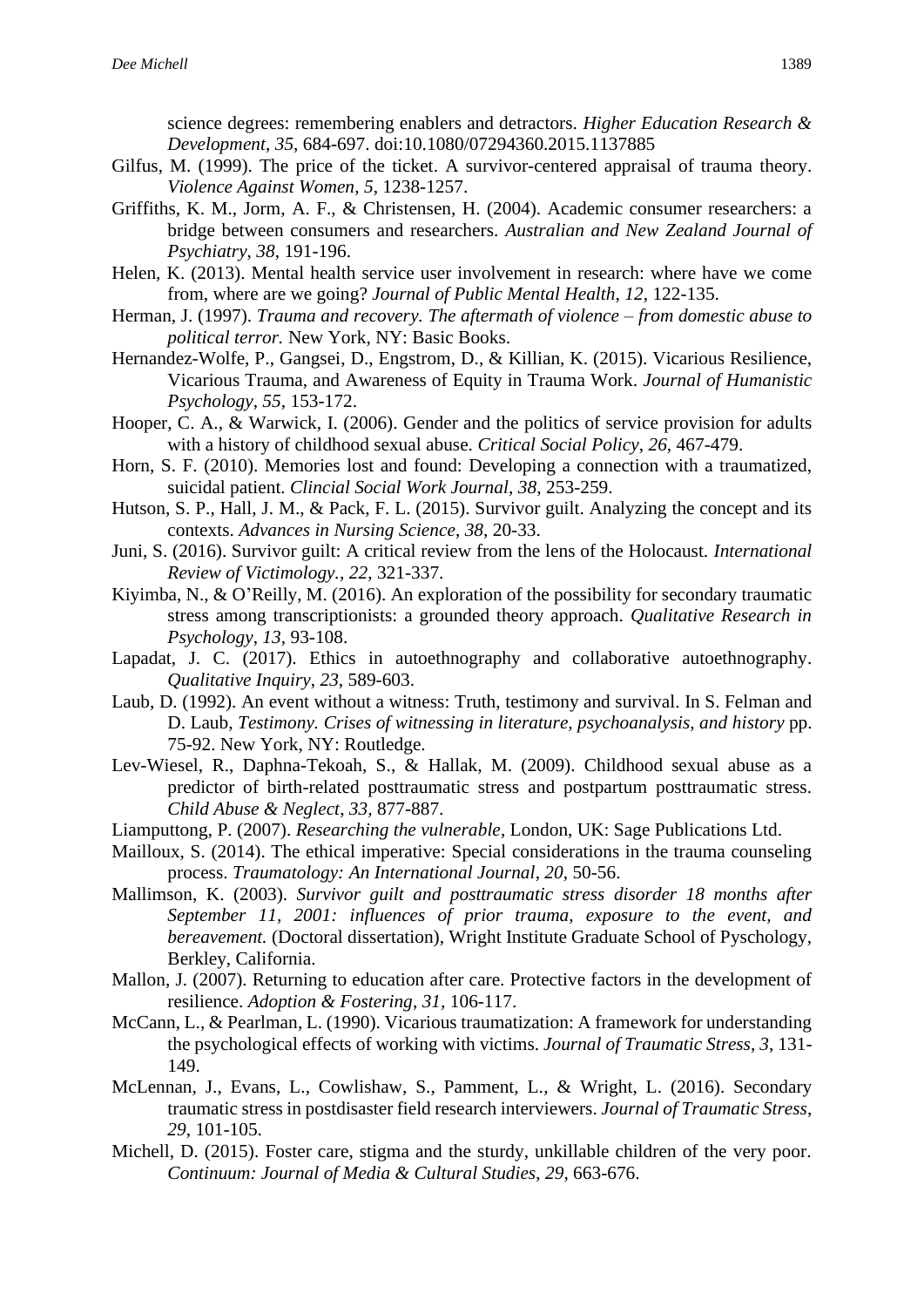- Michell, D. (2017). From hagiography to personal pain: Stories of Australia Foster Care from the Nineteenth Century to the Twenty-First. *Adoption & Culture*, *5*, 89-105.
- Michell, D. (2018). Academia as therapy. In Alison L. Black and Susanne Garvis (Eds.), *Women activating agency in academia: Metaphors, manifestos and memoir*. London, UK: Routledge.
- Miller, J. (2013). *Success on their own terms: youths' perspectives on what it means to be successful in foster care*. (Doctoral dissertation). Retrieved from <https://ir.library.louisville.edu/etd/982/>
- Morrison, S. (2015). In care, aftercare and caring for those in care: My successful care journey. *Child Care in Practice*, *22*, 1-15.
- Nguyen, L. (2011). The ethics of trauma: Re-traumatization in society's approach to the traumatized subject. *International Journal of Group Psychotherapy*, *61,* 26-47.
- Pack, M. (2014). Vicarious resilience: A multilayered model of stress and trauma. *Affilia: Journal of Women and Social Work*, *29,* 18-29.
- Pearlman, L., & Mac Ian, P. (1995). Vicarious traumatization: An empirical study of the effects of trauma work on trauma therapists. *Professional Psychology: Research and Practice*, *26*, 558-565.
- Penglase, J. (2005). *Orphans of the living*, Fremantle, Western Australia: Fremantle Press.
- Pennebaker, J., & Smyth, J. (2016). *Opening up by writing it down*, New York, NY: The Guilford Press.
- Rengganis, N. (2014). Reflections of an earthquake-survivor researcher. In M. Zaumseil, S. Schwarz, M. von Vacano, G. Sullivan, & J. Prawitasari-Hadiyono (Eds.), *Cultural psychology of coping with disasters* (pp. 161-167). New York, NY: Springer-Verlag.
- Richard, A. (2012). The wounded healer: Can we do better than survive as therapist? *International Journal of Psychoanalytic Self Psychology*, *7,* 131-138.
- Ridge, D., Hee, A., & Aroni, R. (1999). Being real in suicide prevention evaluation: The role of the ethnographers emotions under traumatic conditions. *Australian Journal of Primary Health*, *5*, 21-31.
- Rooney, J. (2010). *First-generation college students and survivor guilt.* (Doctoral dissertation), Wright Institute Graduate School of Pyschology, Berkley, California.
- Rudd, R., & D'Andrea, L. (2015). Compassionate detachment: Managing professional stress while providing quality care to bereaved parents. *Journal of Workplace Behavioral Health*, *30*, 287-305.
- Russo, J. (2012). Survivor-controlled research: A new foundation for thinking about psychiatry and mental health. *Forum: Qualitative Social Research, 13*(1). [http://www.qualitative](http://www.qualitative-research.net/index.php/fqs/article/view/1790)[research.net/index.php/fqs/article/view/1790](http://www.qualitative-research.net/index.php/fqs/article/view/1790)
- Sennett, R., & Cobb, J. (1993). *The hidden injuries of class*. New York, NY: Norton.
- Smith, G. P. (2015). *Nobody's children: An exploration into a sense of belonging of adults who experienced institutional out-of-home care as children* (Doctoral dissertation). <http://epubs.scu.edu.au/theses/477/>
- Speedy, J. (2013). Where the wild dreams are: Fragments from the spaces between research, writing, autoethnography, and psychotherapy. *Qualitative Inquiry*, *19*, 27-34.
- Stoler, L.R. (2002). Researching childhood sexual abuse: Anticipating effects on the researcher. *Feminism & Psychology*, *12*, 269-274.
- Swain, S. (2014). *History of Australian inquiries reviewing institutions providing care for children.* Sydney, Australia: Royal Commission into Institutional Responses to Child Sexual Abuse.

[https://www.childabuseroyalcommission.gov.au/getattachment/8aafa21e-36e0-41c2-](https://www.childabuseroyalcommission.gov.au/getattachment/8aafa21e-36e0-41c2-8760-b17662fb774f/History-of-Australian-inquiries-reviewing-institut) [8760-b17662fb774f/History-of-Australian-inquiries-reviewing-institut](https://www.childabuseroyalcommission.gov.au/getattachment/8aafa21e-36e0-41c2-8760-b17662fb774f/History-of-Australian-inquiries-reviewing-institut)

Stadler, C. (2007). "Don't we deserve a decent education?" *Adoption & Fostering*, *31*, 11-12.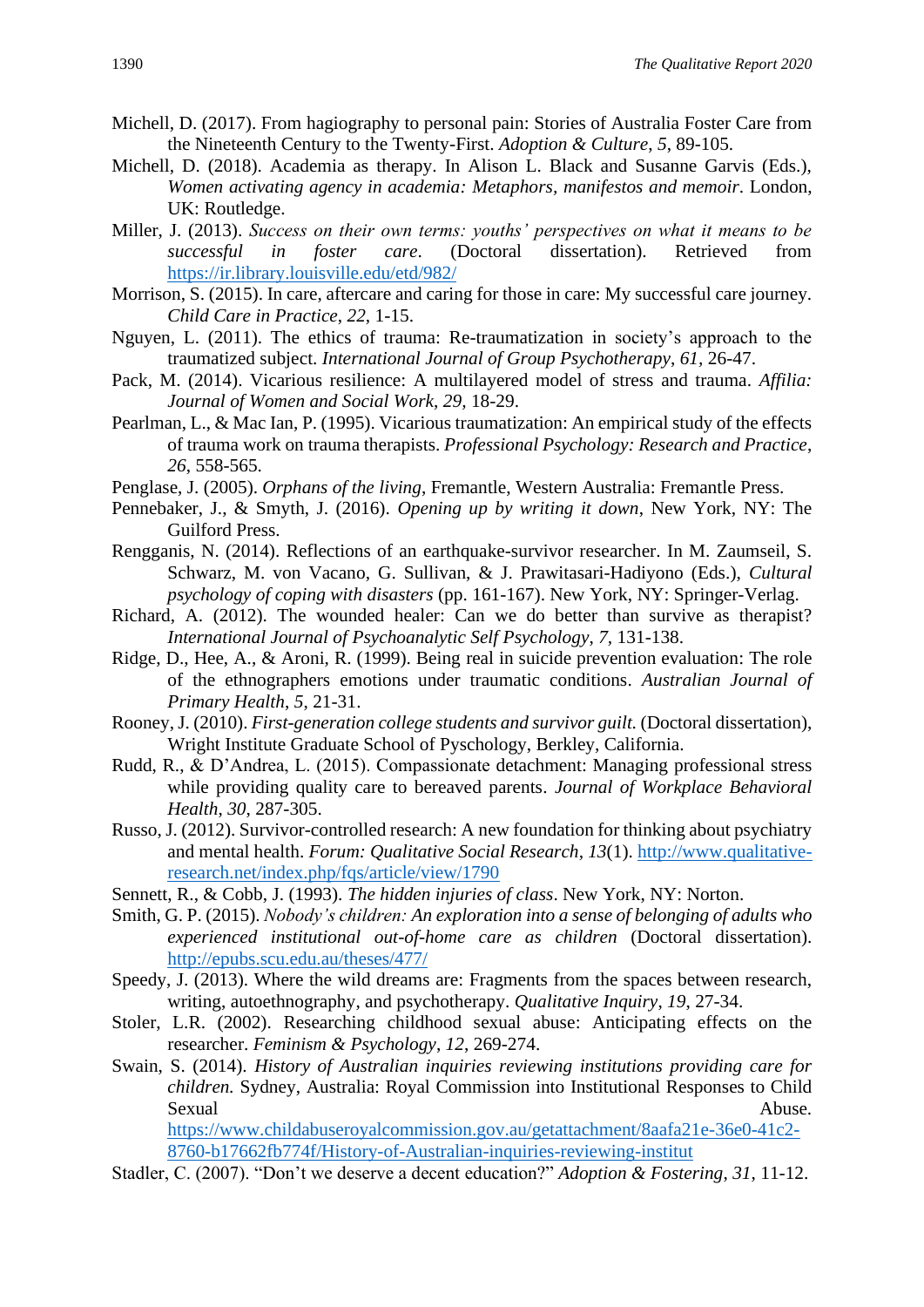- Stein, M. (2008). Resilience and young people leaving care. *Child Care in Practice*, *14,* 35-44.
- Sweeney, A. (2016). Why mad studies needs survivor research and survivor research needs mad studies. *Intersectionalities: A Global Journal of Social Work Analysis, Research, Polity, and Practice*, *5*, 36-61.
- Taylor, J., Bradbury-Jones, C., Breckenridge, J. P., Jones, C., & Herber, O. (2016). Risk of vicarious trauma in nursing research: a focused mapping review and synthesis. *Journal of Clinical Nursing*, *25,* 2768-2777.
- Tedeschi, R. G., & Blevins, C. L. (2015). From mindfulness to meaning: Implications for the theory of posttraumatic growth. *Psychological Inquiry*, *26,* 373-376.
- Tedeschi, R. G., & Calhoun, L. G. (2004). Posttraumatic growth: Conceptual foundations and empirical evidence. *Psychological Inquiry*, *1*5, 1-18.
- Telford, R., & Faulkner, A. (2004). Learning about service user involvement in mental health research. *Journal of Mental Health*, *13*, 549-559.
- Whitt-Woosley, A., & Sprang, G. (2018). Secondary traumatic stress in social science researchers of trauma-exposed populations. *Journal of Aggression, Maltreatment & Trauma*, *27*, 475-486. doi: 10.1080/10926771.2017.1342109.
- Whitten, L. (1992). Survival conflict and survival guilt in African American college students. In M. Lang & C. Ford (Eds.), *Strategies for retaining minority students in higher education*, (pp. 64-74). Springfield, Illinois; Charles C. Thomas.
- Wilson, J. Z. (2013). Educational dissonance: Reconciling a radical upbringing and a conformist career. In R. Brandenburg & J. Wilson (Eds.), *Pedagogies for the future: Leading quality learning and teaching in higher education*, (pp. 125-138). Rotterdam, Netherlands: Sense.
- Wilson, J. Z., & Golding, F. (2015). Caring about the past or past caring: The contested narratives of memory. In S. Swain & J. Skold (Eds.), *In the midst of apology: Professionals and the legacy of abuse amongst Children in Care* (pp. 27-41). South Yarra, Victoria: Palgrave Macmillan Publishing.
- Wilson, J. Z., & Golding, F. (2016). Muddling upwards: The unexpected, unpredictable and strange on the path from care to high achievement in Victoria, Australia. In P. Mendes and P. Snow (Eds.), *Young people transitioning from care: International research, policy and practice* (pp. 135-154). London, UK: Palgrave Macmillan Publishing.
- Wray, N., Markovic, M., & Manderson, L. (2007). "Researcher saturation": The impact of data triangulation and intensive-research practices on the researcher and qualitative research process. *Qualitative Health Research*, *17*, 1392-1402.
- Wright, R., Powell, M. B., & Ridge, D. (2006). Child abuse investigation: An indepth analysis of how police officers perceive and cope with daily work challenges. *Policing: An International Journal of Police Strategies & Management*, *29*, 498-512.
- Zoellner, T., & Maercker, A. (2006). Posttraumatic growth in clinical psychology A critical review and introduction of a two component model, *Clinical Psychology Review, 26*, 626-653.